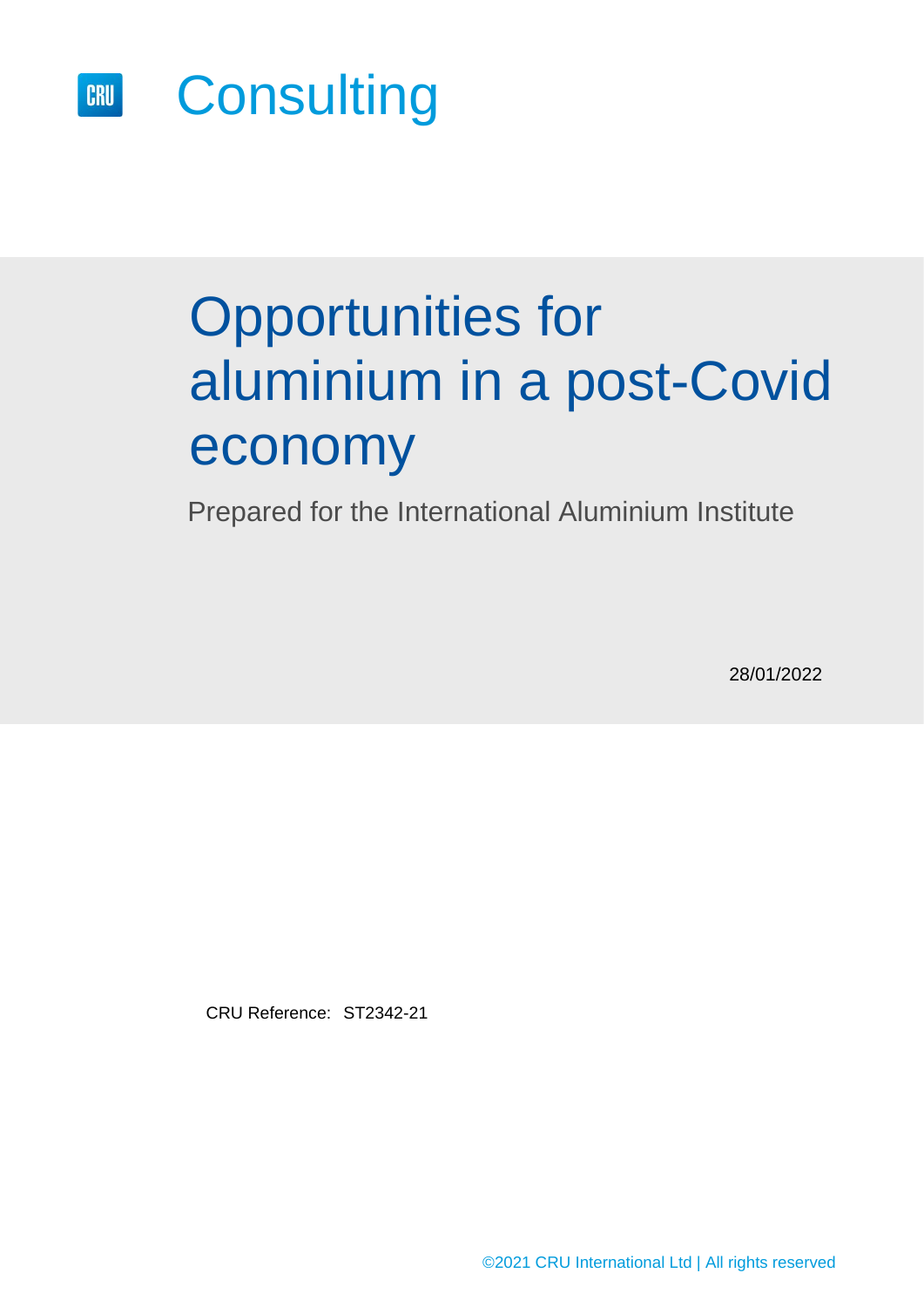This report is supplied on a private and confidential basis to the customer. It must not be disclosed in whole or in part, directly or indirectly or in any other format to any other company, organisation or individual without the prior written permission of CRU International Limited.

Permission is given for the disclosure of this report to a company's majority owned subsidiaries and its parent organisation. However, where the report is supplied to a client in his capacity as a manager of a joint venture or partnership, it may not be disclosed to the other participants without further permission.

CRU International Limited's responsibility is solely to its direct client. Its liability is limited to the amount of the fees actually paid for the professional services involved in preparing this report. We accept no liability to third parties, howsoever arising. Although reasonable care and diligence has been used in the preparation of this report, we do not guarantee the accuracy of any data, assumptions, forecasts or other forward-looking statements.

Copyright CRU International Limited 2021. All rights reserved.

#### **CRU Consulting, 1st Floor, MidCity Place, 71 High Holborn, London, WC1V 6EA, UK**

Tel: +44 (0)20 7903 2000, Website: www.crugroup.com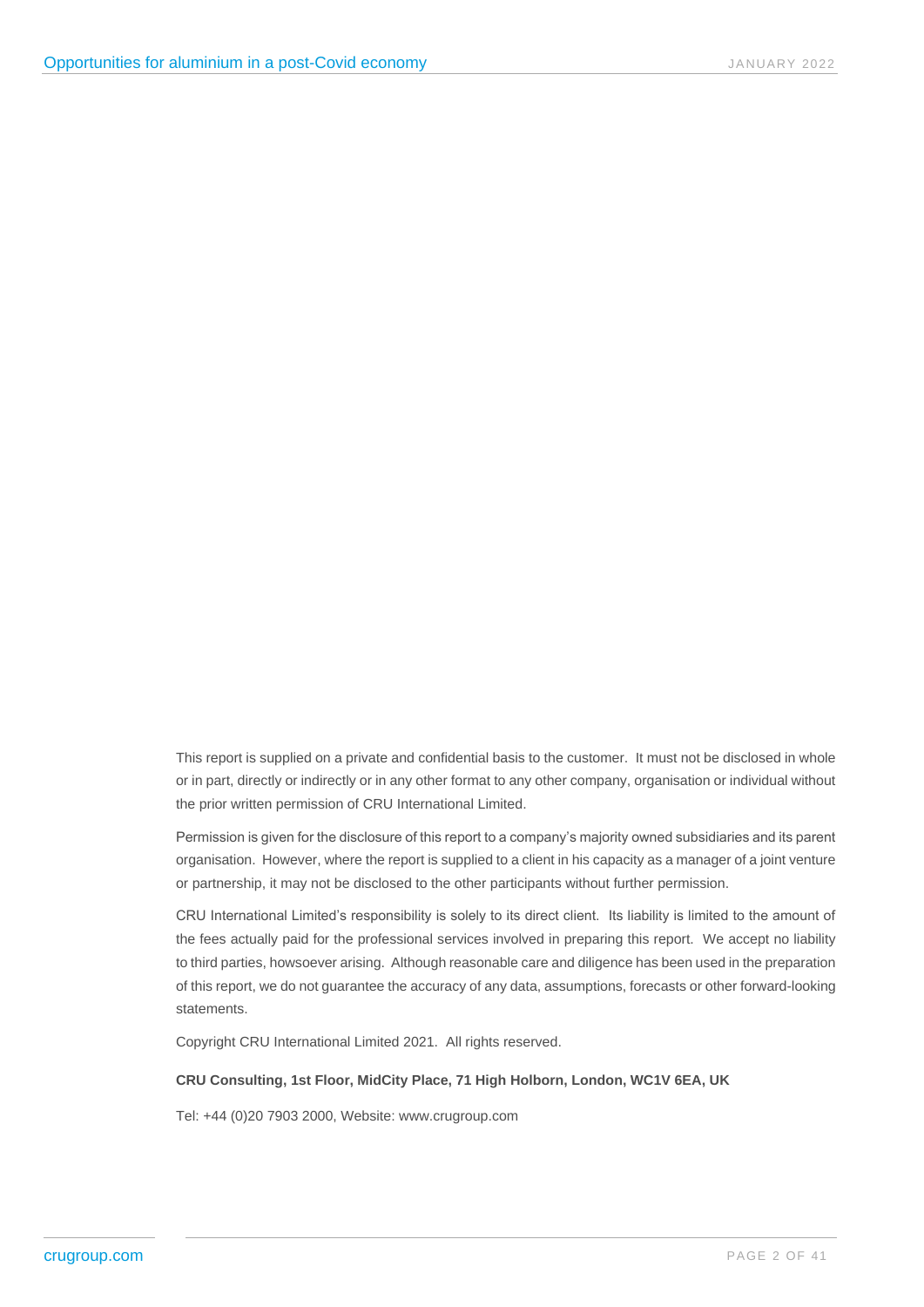### **CONTENTS**

|      |                                                                                   | 5   |
|------|-----------------------------------------------------------------------------------|-----|
|      |                                                                                   |     |
|      |                                                                                   |     |
| 1.   |                                                                                   |     |
| 1.1. |                                                                                   | 9   |
| 1.2. |                                                                                   |     |
| 1.3. |                                                                                   |     |
| 1.4. |                                                                                   |     |
| 2.   |                                                                                   |     |
| 2.1. |                                                                                   |     |
| 2.2. |                                                                                   |     |
| 2.3. |                                                                                   |     |
| 2.4. |                                                                                   |     |
| 2.5. |                                                                                   |     |
| 2.6. |                                                                                   | 21  |
| 3.   | Policy drivers & societal changes driving demand growth _________________________ | 22  |
| 3.1. |                                                                                   | -22 |
| 3.2. |                                                                                   | 27  |
| 3.3. |                                                                                   |     |
| 3.4. |                                                                                   | 34  |
| 4.   |                                                                                   | 40  |

#### LIST OF TABLES

| Table 1: Definition of different powertrains and aluminium intensity of use                               | 23  |
|-----------------------------------------------------------------------------------------------------------|-----|
| Table 2: European commission packaging recycling targets.                                                 | 30  |
| Table 3: Description and examples of standards, building codes and rating systems for green buildings. 33 |     |
| Table 4: Emission reduction targets by region                                                             | 35. |
| Table 5: Potential upside and downside demand risks by sector                                             | 40. |

#### LIST OF FIGURES

| Figure 1 Aluminium semi-finished products consumption, 2020 vs 2030, Mt                                 | - 9  |
|---------------------------------------------------------------------------------------------------------|------|
| Figure 2 Aluminium semi-finished products consumption by region, 2015 – 2030, Mt                        | 15   |
| Figure 3 Aluminium semi-finished products consumption growth by region, 2020 vs 2030, Mt                | - 16 |
| 16 Figure 4 Aluminium semi-finished products consumption in Asia. Ex China, 2015 – 2030, Mt             |      |
| Figure 5 Aluminium semi-finished products consumption by sector, 2015 – 2030, Mt __________________     | 17   |
| Figure 6 Aluminium semi-finished products consumption growth by sector, 2020 vs 2030, Mt ___________17  |      |
| Figure 7 Aluminium semi-finished products consumption by sector in China, 2020 vs 2030, Mt _________18  |      |
| Figure 8 Aluminium semi-finished products consumption by sector in Asia ex. China, 2020 vs 2030, Mt _19 |      |
| Figure 9 Aluminium semi-finished products consumption by sector in Europe, 2020 vs 2030, Mt _______ 20  |      |
| Figure 10 Aluminium semi-finished products consumption by sector in North America, 2020 vs 2030, Mt 21  |      |
| Figure 11 Demand growth between 2020 and 2030 for different sectors and regions, Mt                     | 21   |
|                                                                                                         | 23   |
| Figure 13 Aluminium demand from EVs as a share of total Transportation demand, 2015 – 2030, Mt          | 24   |
| Figure 14 Aluminium demand from EVs by region 2015 – 2030, Mt                                           | 24   |
| Figure 15 Additional aluminium demand between 2020-2030 in the Packaging sector by region, Mt           | 28   |
|                                                                                                         |      |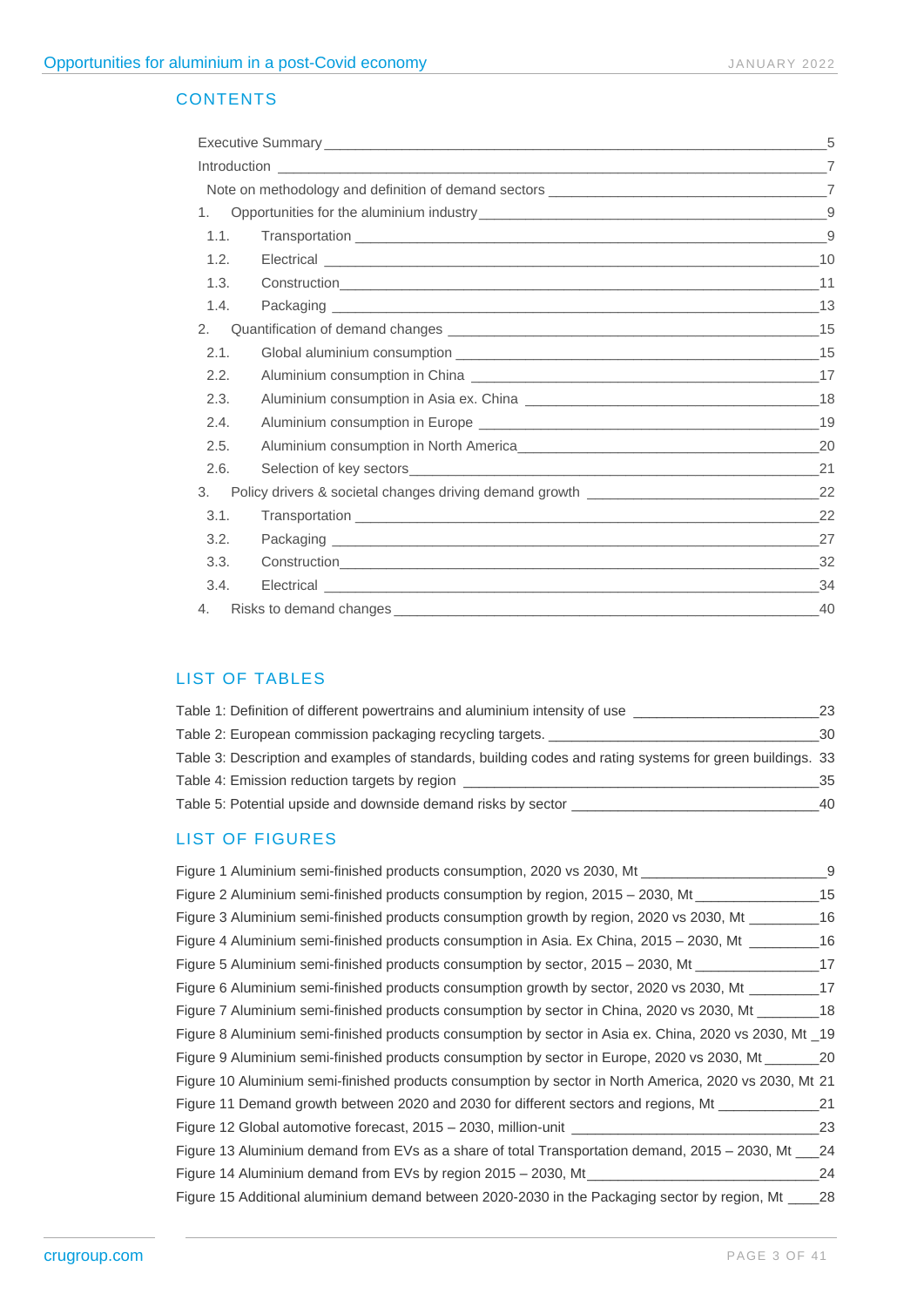| Figure 16: Can production by region, billion*                                                               | 28 |
|-------------------------------------------------------------------------------------------------------------|----|
| Figure 17: Direct emissions from aluminium production – Primary vs Secondary, t $CO2$ -e/t liquid aluminium |    |
|                                                                                                             | 30 |
| Figure 18: World's installed renewables capacity by scenario 2015 – 2030, GW                                | 35 |
| Figure 19: Aluminium intensity of different energy sources, t/MW                                            | 36 |
| Figure 20: Aluminium demand from renewable energies 2015 – 2030, Mt                                         | 37 |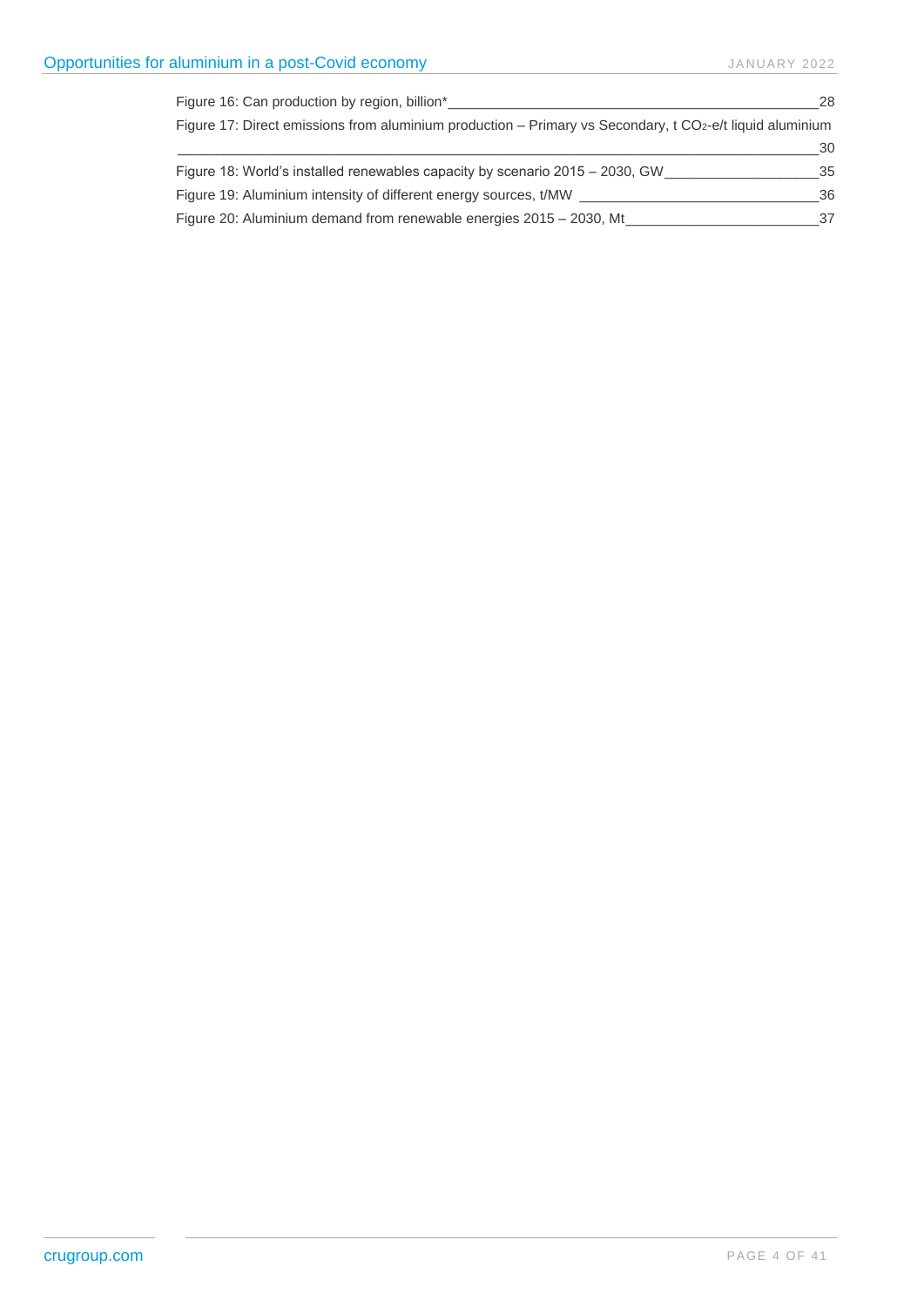# <span id="page-4-0"></span>Executive Summary

The following report was prepared by CRU to deliver an overview of the aluminium demand growth for different sectors and regions, as well as future trends, policies and developments that will drive this growth in the coming decades. Based on these trends and policies, CRU proposes possible routes for the International Aluminium Institute (IAI) to influence and further promote the consumption of aluminium in selected sectors and regions.

Aluminium demand is forecast to grow by 33.3 Mt in the following decade, going from 86.2 Mt in 2020 to 119.5 Mt in 2030. Around 37% of this growth is expected to come from China, followed by 26% from Asia ex. China, 15% from North America and 14% from Europe.

The highest growth in terms of absolute demand will come from the **Transportation** sector which, driven by decarbonization policies and the shift from vehicles powered by traditional fossil fuels to electric vehicles (EVs), will go from consuming 19.9 Mt of aluminium in 2020 to consuming 31.7 Mt in 2030. Most of this growth will come from China (33%), North America (22%) and Europe (19%). In the second part of the following decade, CRU expects governments to start gradually phasing out subsidies that currently support growth in EV sales, which will lead to the cost of EVs vs ICEs to become a key factor for the industry. Due to this, it is imperative for the aluminium industry to reduce production costs to compete with steel, which represents a cheaper and potentially greener alternative. Working on integrating the whole value chain to study possible synergies between manufacturers and producers to reduce costs and approaching big OEMs to educate and promote the use of aluminium as a viable or better option for new and lighter vehicle designs will be crucial to secure and enhance the intensity of use of aluminium within this sector.

In the **Electrical** sector, the transition towards green energy sources will strengthen the sector's demand for aluminium, which will reach 15.6 Mt in 2030 starting from 10.4 in 2020. China is expected to account for 47% of this growth. The Electrical sector represents one of the most substantial opportunities for the aluminium industry in coming years: as countries transition to renewable energies – which are more intensive in the use of aluminium than traditional energy sources – and expand their power grids. Supporting solar power projects through alliances with designers and manufacturers can be key to increase aluminium demand coming from this sector, as solar power requires over four times more aluminium per installed megawatt than wind power, and around 25 times more than coal. In addition to this increase in consumption from renewables, the need for conductor cables for power distribution will also increase. Although these conductors have been traditionally made from copper, transitioning to aluminium represents a viable alternative and can be beneficial from a cost perspective, especially when physical space is not a constraint. For this to happen at a large scale, CRU believes working with specifiers and policy makers to update current standards which have been traditionally made with copper cable in mind, will be key.

**Construction** is expected to show relatively low growth in the next decade as consumption increases from 21.2 Mt in 2020 to 25.8 Mt in 2030. Following a slightly different path than other sectors, growth will come mainly from Asia ex. China as demand remains linked to infrastructure spending and urbanization rather than green trends. Although is not yet clear if the implementation of green codes and rating systems will boost the demand of aluminium coming from the Construction sector, CRU believes that working with policy makers on making these initiatives mandatory and assuring the inclusion of aluminium as a low carbon material in relevant building codes is a positive first step. In addition to this, due to the increase on residential construction's share of the market since the instauration of measures against the spread of Covid-19 and the rise of the "Work-From-Home" economy, it is essential for these mandatory policies to be adopted in both commercial and residential construction in order to take full advantage of future Construction trends.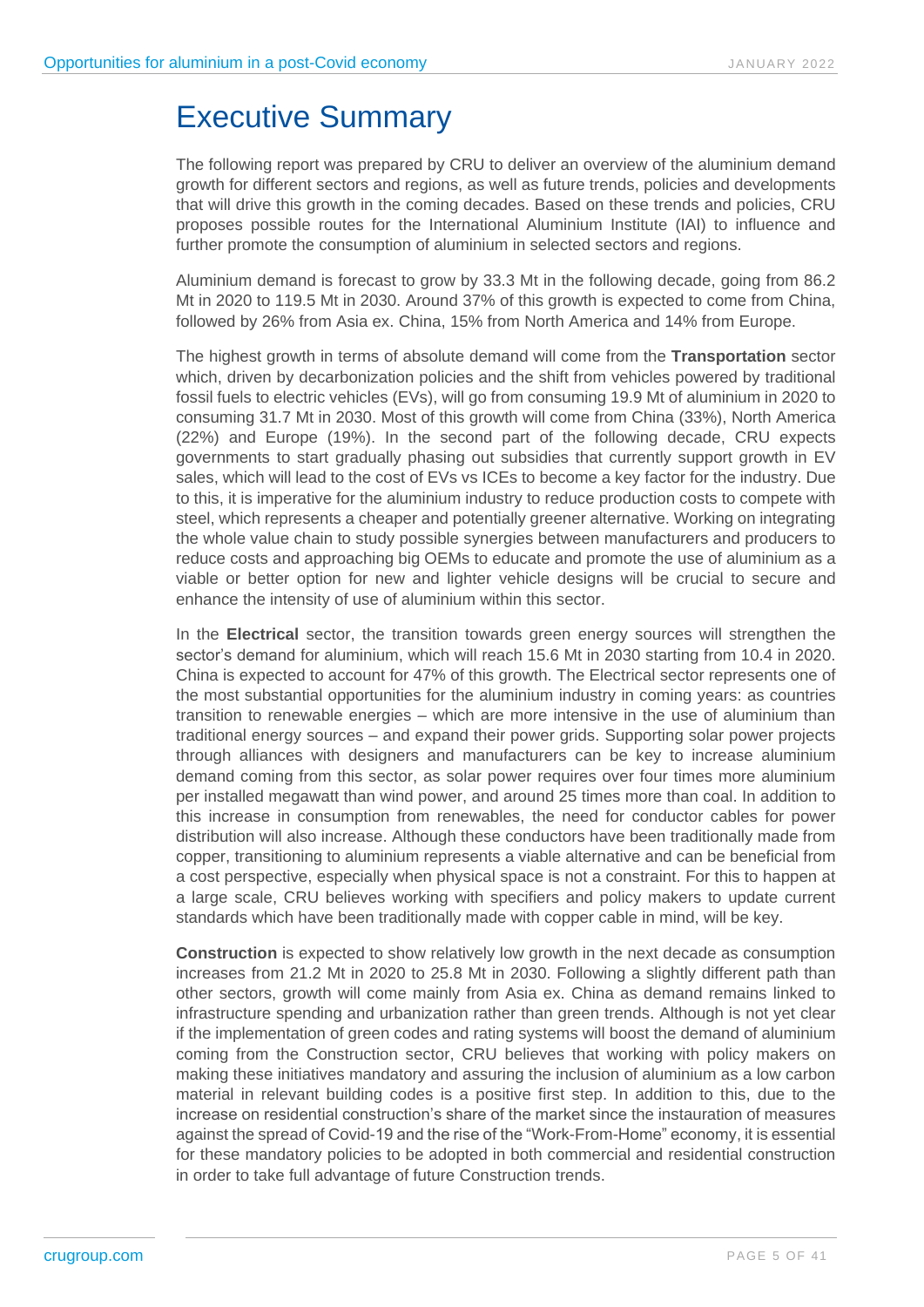Finally, aluminium consumption from the **Packaging** sector will increase from 7.2 Mt in 2020 to 10.5 Mt in 2030, driven mainly by the rise in popularity of canned drinks in North America, Europe, and China. The surge of demand for canned drinks in recent years, and the subsequent demand of aluminium from the Packaging sector, has been fuelled by the emergence of new products as well as a strong consumer preference for packaging options that are environmentally friendly. This is strongly linked to the negative perception that consumers in Western economies have of PET and other plastics that normally compete with aluminium in this space. Due to this dynamic, it is especially relevant for the aluminium industry to focus on looking after aluminium's public perception as a green, recyclable material with a low carbon footprint.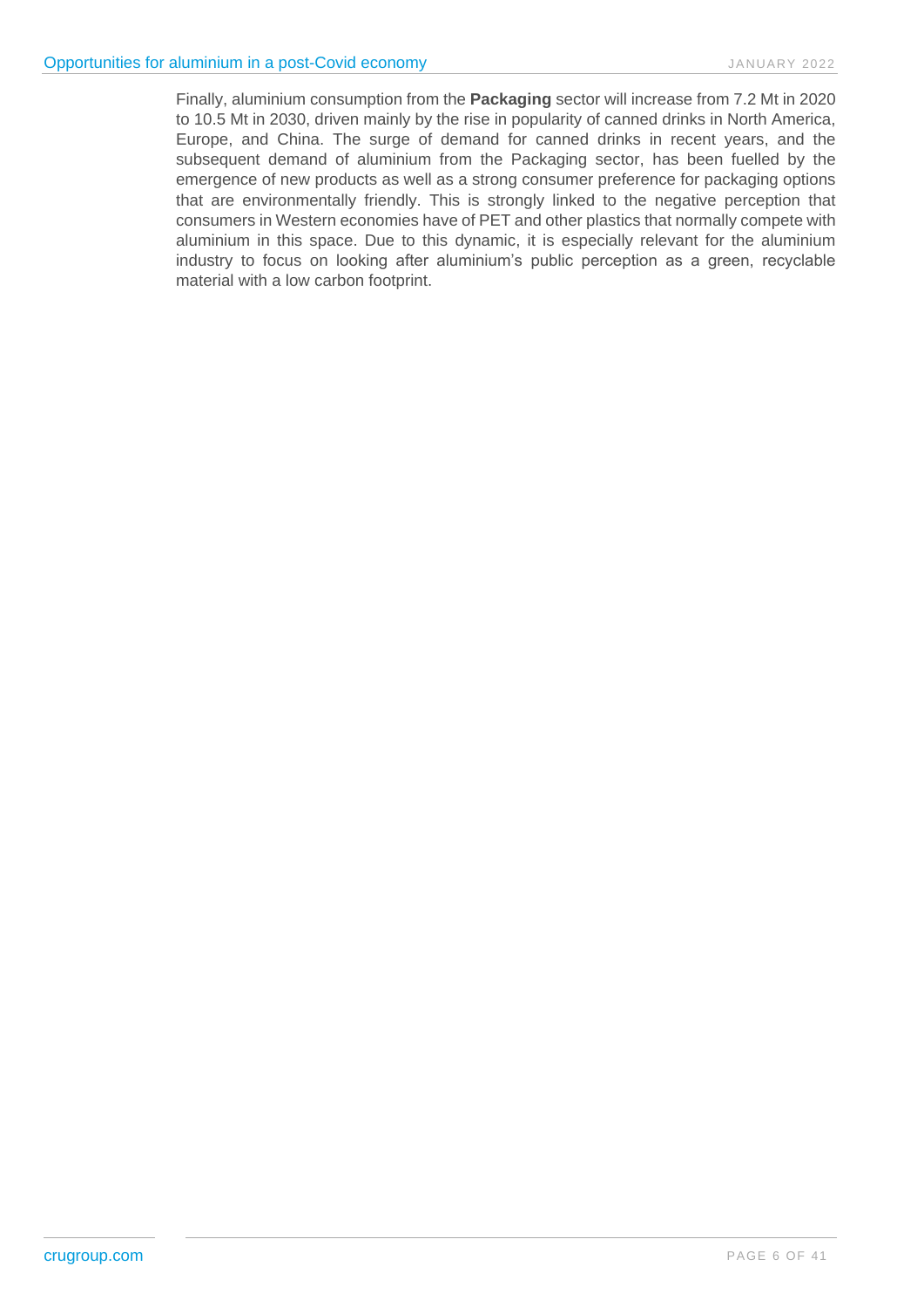# <span id="page-6-0"></span>**Introduction**

Aluminium demand is set to increase at a substantial rate going forward, driven largely by a growing appetite for environmentally friendly solutions in transport, infrastructure, energy and food security.

With the intention of providing guidance to its membership and the wider industry at large regarding future aluminium market developments, the International Aluminium Institute (IAI) has commissioned this study to better understand and quantify the demand potential for the long-term future. The main focus of the study is on identifying key regions and sectors that will drive demand growth going forward, guiding the industry's response on key issues and opportunities.

With this objective in mind, this study has the following sections:

#### 1. **Opportunities for the aluminium industry**

This chapter lays out a variety of actions the aluminium industry must take to grasp different opportunities that CRU and other players in the industry expect will arise in the future. These actions are focused on the Transportation, Electrical, Construction and Packaging sector.

#### 2. **Quantification of demand changes**

This chapter provides and overview of demand for aluminium semi-finished products by region and by sector, with a focus on demand growth going forward. The regions covered include China, Asia ex. China, Europe, North America, and Rest of the World, while the sectors include Construction, Transportation, Electrical, Packaging, Machinery and Equipment, Foil Stock and Consumer Durables.

#### 3. **Policy drivers & societal changes driving demand growth**

This chapter provides a sector-level analysis of aluminium demand with a strong focus on describing which trends and policies will drive consumption in the most relevant sectors and regions. The sectors included include Transportation, Electrical, Construction and Packaging.

#### 4. **Risks to demand changes**

This chapter summarises the key risks to CRU's forecast for additional demand, taking into consideration the drivers behind them.

### <span id="page-6-1"></span>Note on methodology and definition of demand sectors

In order to capture the dynamics driving aluminium demand growth going forward, as well as understanding the areas where the IAI and its members could potentially influence outcomes in a way that benefits the industry, this report has been built using a combination of CRU's forecast and base assumptions, and the views provided by a number of people in direct contact with different sectors of the aluminium industry. For this, the steps followed were:

1. Identification of areas where demand changes are more likely going forward, including which regions and sectors will be the most relevant in defining the expected demand growth ahead. This initial information gathering process was conducted using CRU data and forecasts.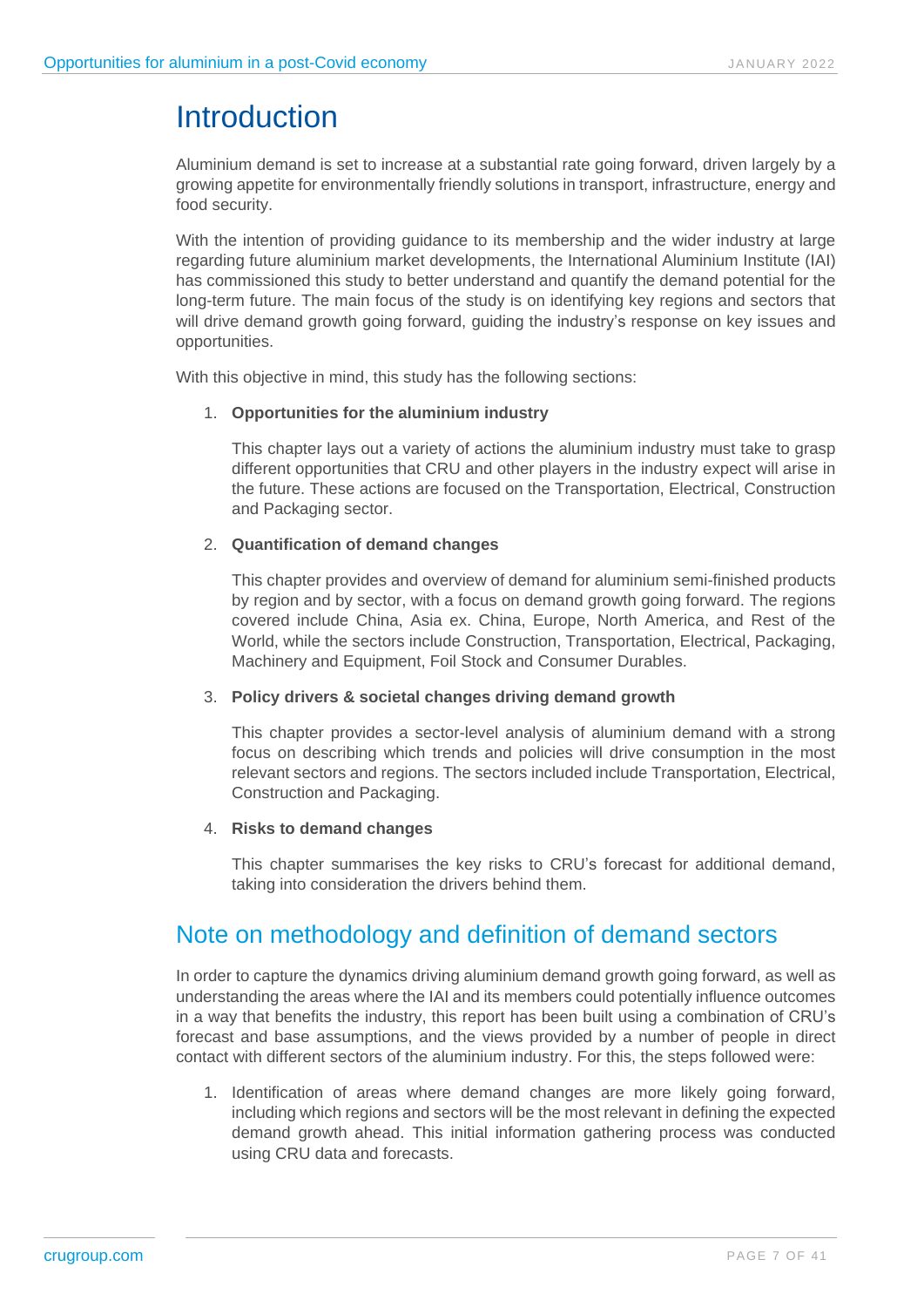2. Primary research in the form of direct interviews with people across the aluminium industry, in order to complement CRU's initial views and collect additional relevant information. These interviews were processed, summarized and added to the study.

In terms of the end-use sectors analysed in this report, they consider the following:

- 1. Construction: this category includes all construction buildings, including commercial and residential infrastructure.
- 2. Transportation: this category includes sea, air and land transportation methods such as ships, aircrafts, rail transport and different types of light & heavy-duty vehicles.
- 3. Electrical: all infrastructure linked to power production, including non-conventional renewable energies, including transmission & distribution infrastructure.
- 4. Machinery & Equipment, used for industrial production and construction.
- 5. Foil Stock: precursor of the use of foil in different sectors. This sector is counted as a separate end-use to avoid double counting.
- 6. Packaging: includes beverage and food cans, foil packaging (including pharmaceutical packaging) and containers, among others. Anything that can be regarded as packaging is included in this sector regardless of the industry it is linked to.
- 7. Consumer durables: durable goods such as appliances, air conditioners, cell phones and computers, among other products.
- 8. Others: anything else that does not fall into any of the categories described above.

#### **Note on regional coverage of the report**

This report focuses on the analysis of regions which have been identified as the ones with the largest demand growth in terms of absolute volume going forward. However, the sectors analysed and the strategies presented for them are not exclusive to these regions. These strategies can be taken into consideration and applied at a local level in regions that might not be the largest consumers of aluminium today, but which have the potential for high relative consumption increases which will continue to complement the sustained growth of aluminium demand at a global level.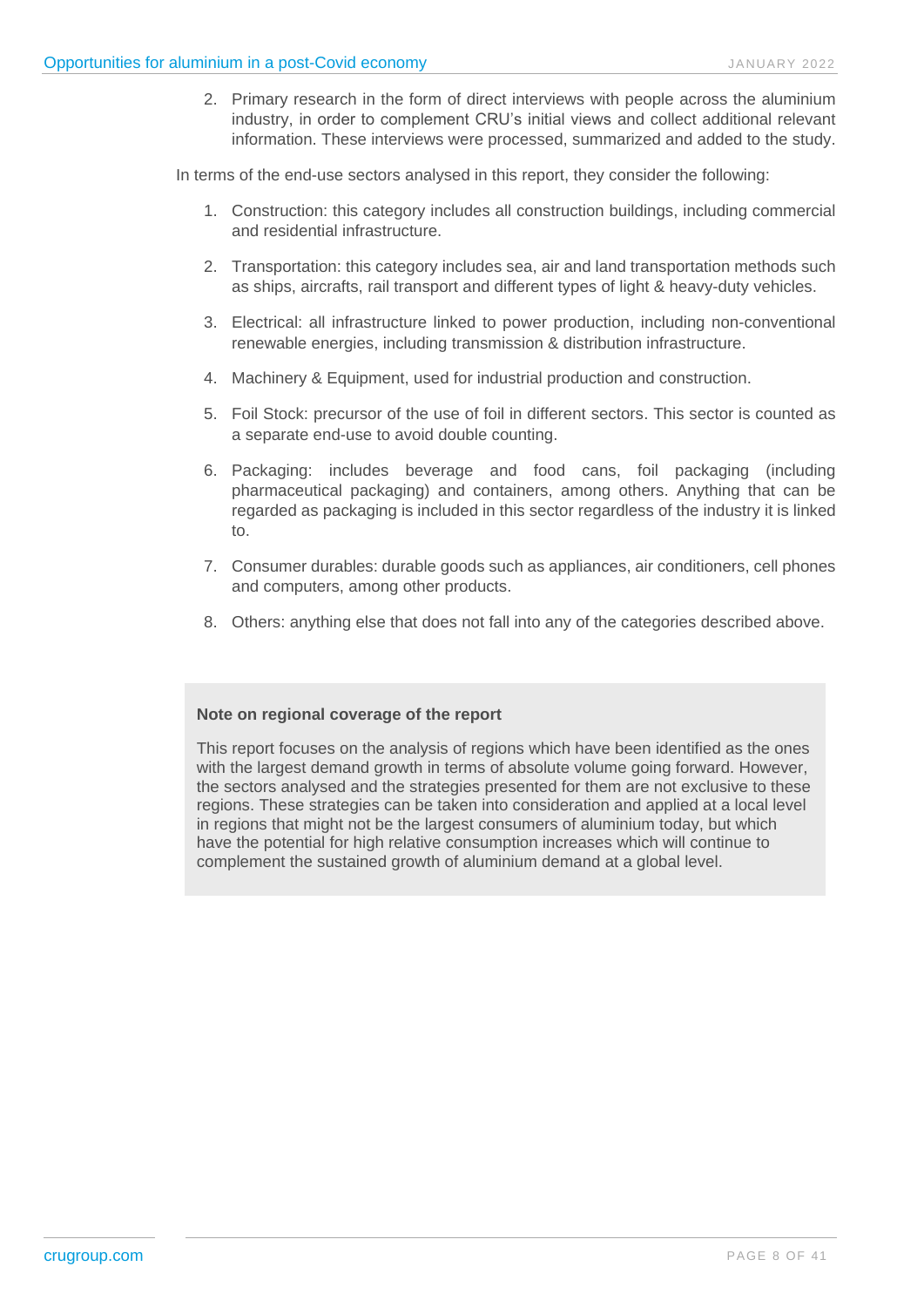# 1. Opportunities for the aluminium industry

<span id="page-8-0"></span>Decarbonization policies and the shift towards a more sustainable world are expected to have a substantial impact on aluminium demand. The adoption of renewable energies and electric vehicles (EVs), as well as the implementation of sustainable solutions in the Packaging and Construction sectors will represent major opportunities for the aluminium industry. Total aluminium consumption is expected to grow by 33.3 Mt in the following decade, going from 86.2 Mt in 2020 to 119.5 Mt in 2030. Around 75% of this demand growth is forecast to come from the Transportation (35%), Electrical (16%), Construction (14%) and Packaging (10%) sectors combined.



<span id="page-8-2"></span>Figure 1 Aluminium semi-finished products consumption, 2020 vs 2030, Mt

#### Source: CRU

This chapter proposes several actions that the aluminium industry can take in order to secure and enhance aluminium consumption coming from the sectors mentioned above. These actions are a compilation of views from different players within the aluminium industry and CRU's own insights.

# 1.1. Transportation

<span id="page-8-1"></span>The Transportation sector is likely to experience a generalized shift towards EVs in coming years, which will drive aluminium demand in various regions. In order to ensure and possibly enhance this expected growth in aluminium consumption, CRU suggests the following steps:

1. Working directly with auto makers such as Tesla, Ford, and GM to understand how the adoption of aluminium can be beneficial to new designs. The focus should be on promoting aluminium as a viable – and sometimes better – material for big auto parts such as the vehicle's body, chassis, wheels and doors, as well as any other parts that might benefit from a lighter design. Understanding the advantages that aluminium poses when compared to other materials is especially relevant in places like the US, where engineers in small and medium-sized OEMs tend to lean towards known and proven solutions. This results in a general preference for steel over aluminium, and a general reluctance to consider change.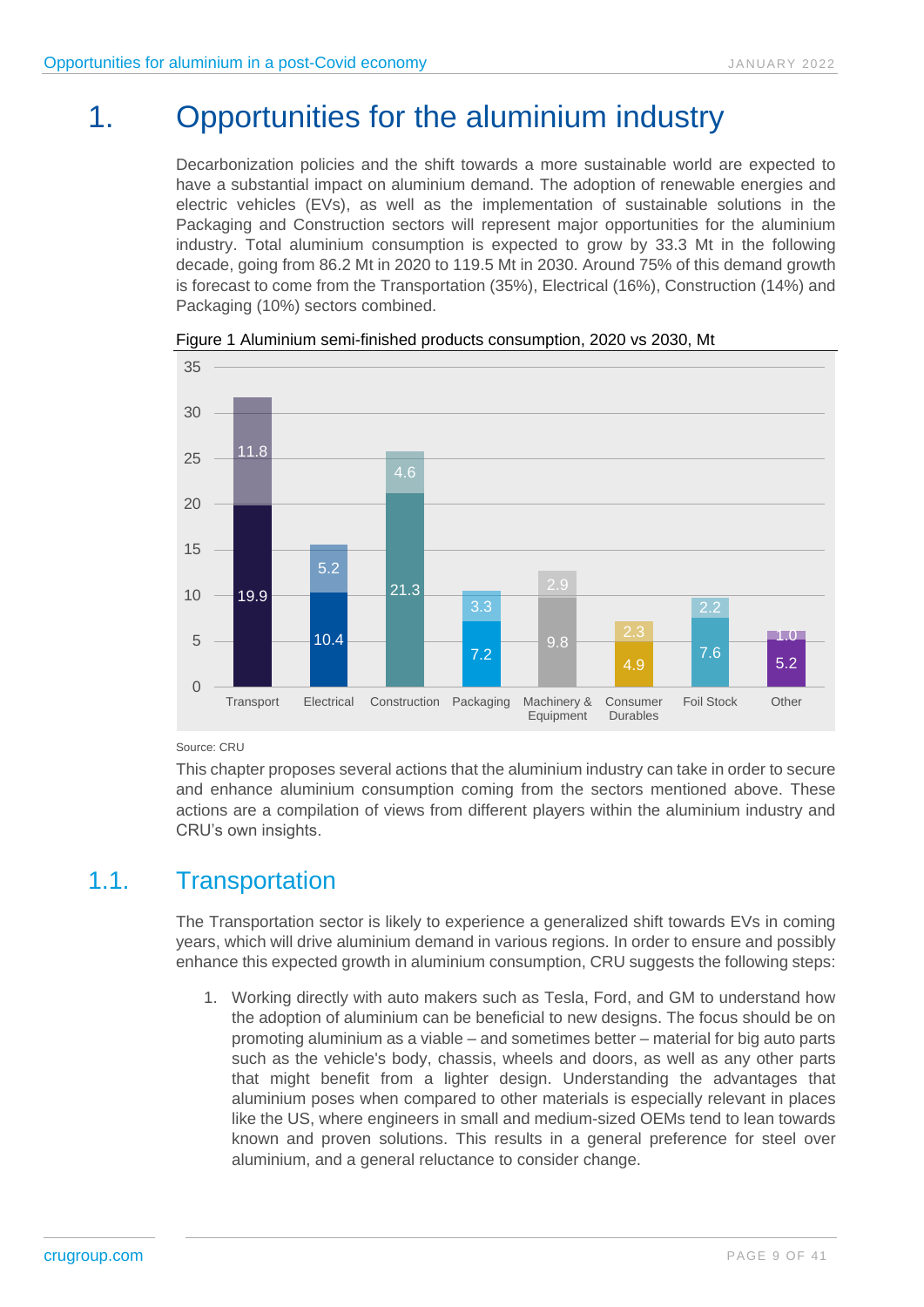Finding a way to collaborate with influential people such as Elon Musk and other players that can help shape industry frameworks around the use of aluminium is a good approach and could potentially result in a boost in demand from big manufacturers.

2. As different countries move away from subsidising EVs, the subsequent increase in EV prices is a potential threat to EV demand. Because of this, the EV industry will have to find new ways to remain competitive against ICEs.

One alternative to reduce EV's manufacturing costs is to favour the use of steel over aluminium, as steel is cheaper and shares the same green credentials as aluminium due to its recyclability.

In order to defend its position, the aluminium industry needs to focus on the following key aspects:

o Encouraging real collaboration between players in different stages of the value chain, creating an ecosystem to develop R&D, work on common goals and increase coordination. This can lead to the reduction of costs for the production of key products, which can then be passed on to final costumers.

A good example of an area of interest for following this approach would be battery casings. Due to their technical complexity, very few companies manufacture aluminium battery casings, and these are usually not standardized. Funding research to enhance the supply chain of this product with private companies could lead to cost reduction for manufacturers and an increase in standardization.

- o Promote aluminium as a green and low carbon footprint material for auto makers. Putting emphasis on the advantages of the use of aluminium while highlighting its potential for recyclability and reuse in closed loops.
- 3. Funding research to promote the viability of the use of aluminium cable in the EV industry. As of today, copper remains the predominant material of choice for wiring conductor in automotive harnesses, accounting for 94% of low voltage cabling in the vehicle sector. This can be done in coordination with automakers and aluminium cable suppliers and can be beneficial for both, as substitution of copper for aluminium can help reduce the cost of manufacturing EVs.
- 4. Both lithium and cobalt play a key role in the manufacturing of batteries used on EVs and are essential to the industry's future growth. Supply shortages and the associated high prices of these elements might pose a substantial threat to the widespread adoption of EVs in the future. Associating and working with other entities and industries that are interested in the development of EVs going forward in order to support these industries might be a good approach to secure battery supply and to avoid a potential increase in EV prices.

# 1.2. Electrical

<span id="page-9-0"></span>The Electrical sector, driven by the rise of renewable energies and the expansion of the power grid, will be one of the main drivers for aluminium demand in the coming decades. Although aluminium already has an important role in this revolution, there is still room for growth going forward. In order to make the most out of the opportunities presented and to take full advantage of potential additional growth, the aluminium industry should focus on the following: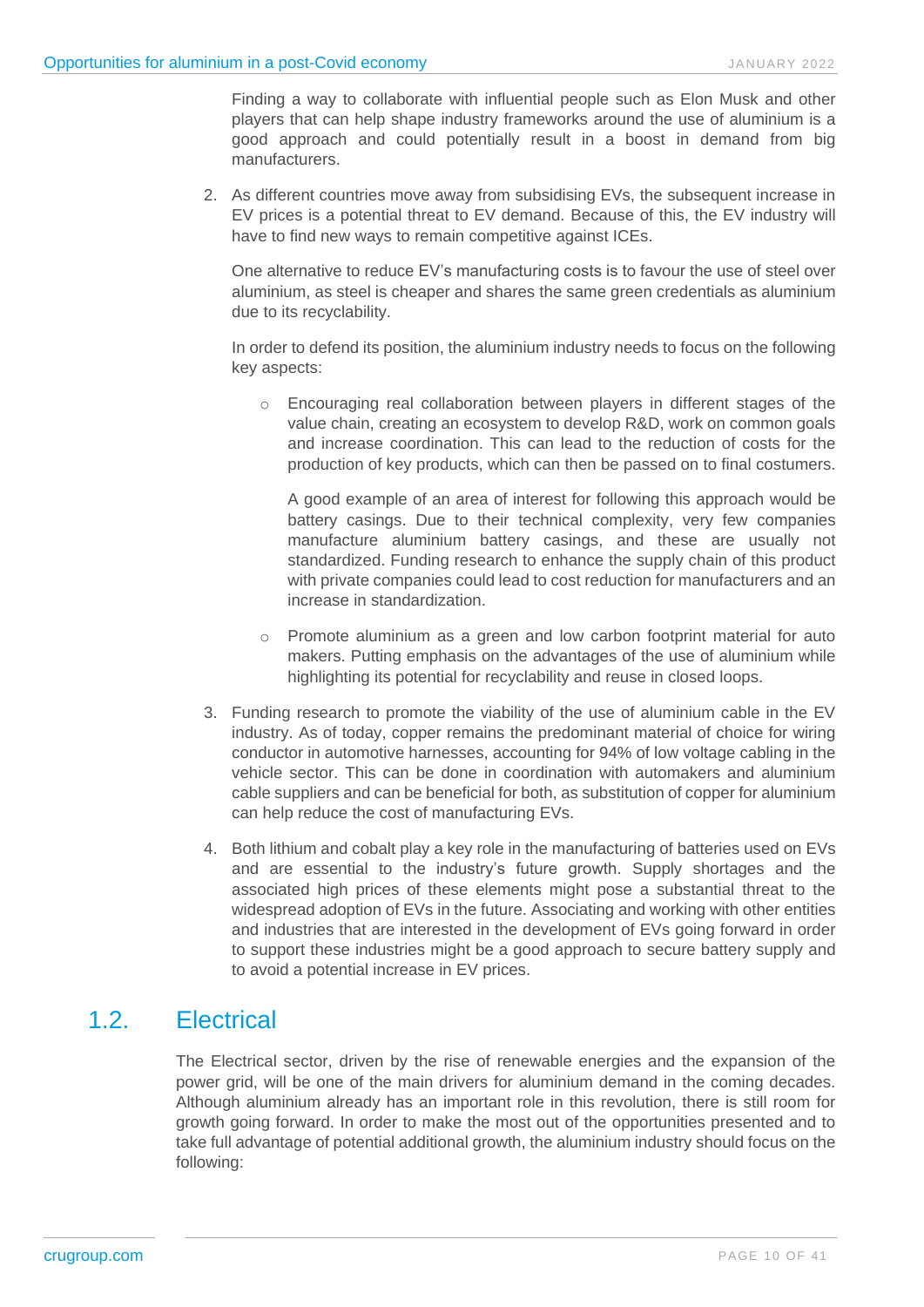- 1. Although both wind and solar power are substantially more aluminium intensive than traditional energy sources, solar power uses, on average, more than four times the amount of aluminium per megawatt than wind technologies (see [Figure 19\)](#page-35-0). Supporting solar power projects through alliances with designers and manufacturers, working closely to ensure supply chains are streamlined and solar power remains competitive, is a good starting point to making the most of aluminium's exposure to the non-conventional renewable energies sector.
- 2. The potential of aluminium to substitute copper in electrical applications such as power distribution is a recurrent point of discussion within the industry. Although most players agree that aluminium has become a viable alternative – especially as copper prices remain high –, CRU believes that the Aluminium industry needs to focus its efforts towards modifying and updating codes and standards in order to enable and intensify this transition.

To guide the transition towards a more intensive use of aluminium in power distribution, changes to current standards will have to be addressed regionally, since the demand for increased electrification is likely to be managed via procurement processes lead by governments and standards are usually applied at a national level.

Since current standards are largely written based on existing technologies, changes will need to be focused on electric conductivity efficiency rather than size, as the use of aluminium implies the use of a larger cable diameter when compared to copper.

Aluminium conductor manufacturers must work in association with standard setting organizations in places where the use of aluminium has already proven to be a success in power distribution. This will be crucial to understand and overcome possible technical hurdles that might pose a concern for policy makers in other regions.

- 3. The Aluminium industry would benefit greatly from a coordinated effort towards the generation of technical research focused specifically on applications where the use of aluminium as an electrical conductor represents a technical or economical gain. Success at a global level in this area, followed by information sharing between members within the aluminium industry, can support conversations in individual regions.
- 4. Actively promoting the communication between designers of renewables installations and cable suppliers, putting a special focus on increasing the understanding of the long-term costs of using aluminium, is key. Since aluminium is cheaper and lighter than copper but requires more material to be used to achieve the same electrical conductivity, aluminium represents a viable option when physical space is not a constrain. This will be especially relevant in solar and onshore wind, as offshore installations prefer copper for submarine and underground transmission cables where minimizing maintenance requirements is imperative.

# 1.3. Construction

<span id="page-10-0"></span>The Construction sector has moved towards having a more sustainable and environmentfriendly approach with relatively low success in later years, and with no clear impact on aluminium demand. CRU has discussed with players in the industry and has found the following possible actions to promote the use of aluminium in this sector:

1. The aluminium industry will have to work closely with certifiers and standard setting organizations to make sure that green policies include aluminium, as these initiatives are usually thought out with other materials such as steel and concrete in mind.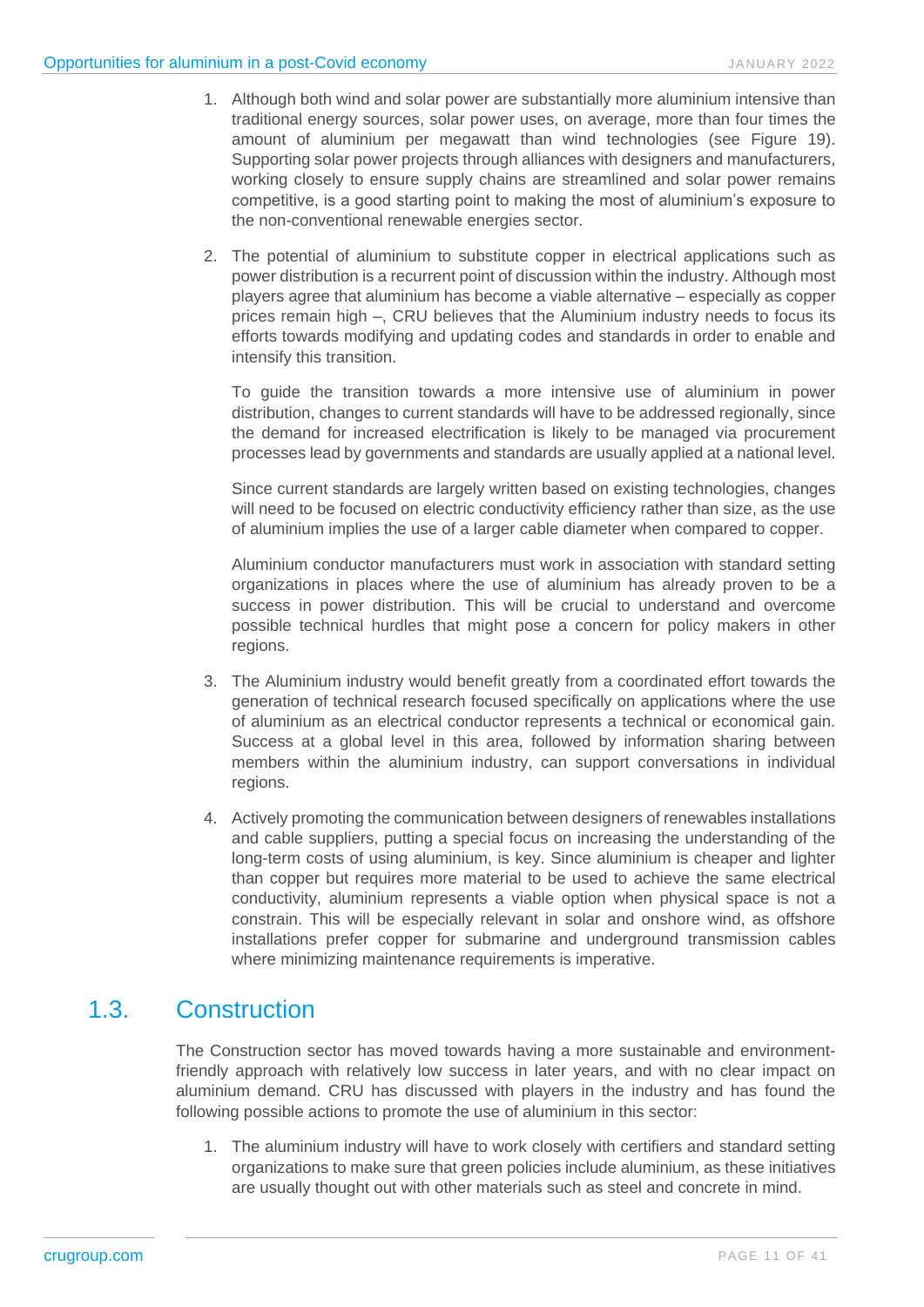In addition to this, advocating for the inclusion of sustainable solutions such as solar shading technologies and solar power for energy efficiency purposes in building codes, would be a positive driver for aluminium demand as both solutions are usually intensive in the use of this metal.

2. Green initiatives such as building codes and rating systems do not currently apply for residential construction. Therefore, this sector is not seen as an immediate area of growth for aluminium, but it could represent a big opportunity in case green practices are adopted. Conceptually speaking, there is no reason why residential construction should not be subject to the same building codes and incentives as commercial properties, and growth in this sector will be of special interest in a post-Covid world where residential construction will increase its share of the construction market.

Given the above, CRU believes that sustainable materials related industries need to engage with policy makers with the intention of expanding the scope of green policies to include the residential construction sector. This transition would normally be led by entities such as the Department of Energy in the US, and other similar institutions elsewhere.

- 3. Although rating systems such as LEEDs have been the "backbone" of the push for increased use of sustainable materials in Construction and have brought the construction industry's carbon footprint into the public eye, CRU believes that guiding policy makers towards a shift from third party certifications towards mandatory policies is required to see a widespread shift towards the use of sustainable solutions and materials in the Construction sector.
- 4. Reaching policy makers and educating them regarding the benefits of aluminium can be of especial importance. A tangible opportunity in that area in the US is to coordinate efforts with the Aluminium Association, which has formed the Congressional Aluminium Caucus in the House of Representatives and needs support in reaching out to various agencies – such as the Departments of Energy, Defence and Transportation – to effect change.
- 5. CRU encourages the aluminium industry to seek alliances with the glass industry, as aluminium is a promoter of bigger windows and vice versa. An alliance of this type – between aluminium extruders and glass companies for example – could result beneficial for both industries within the Construction sector.
- 6. Collaborating with architects to include carbon footprint in engineering specifications and provide them with the right data. This can be done by approaching construction software designers and helping them add the right metrics to software that estimates material use rates-based CAD designs, for example. They could measure/calculate environmental impact in real time, so that building designers can use more or less of a certain material in order to meet a carbon footprint target. This practice could be advantageous for secondary or low-carbon aluminium in particular.
- 7. Reaching out to the academic world to teach engineers, specifiers and architects how to make use of aluminium and its properties for energy efficiency and ornamental solutions is an initiative that could have considerable impact in the long-term. Because of this, CRU recommends connecting with universities in order to understand where the incorporation of knowledge about the benefits of aluminium could fit in their broader curriculums, and work in partnerships with them to facilitate knowledge transfer.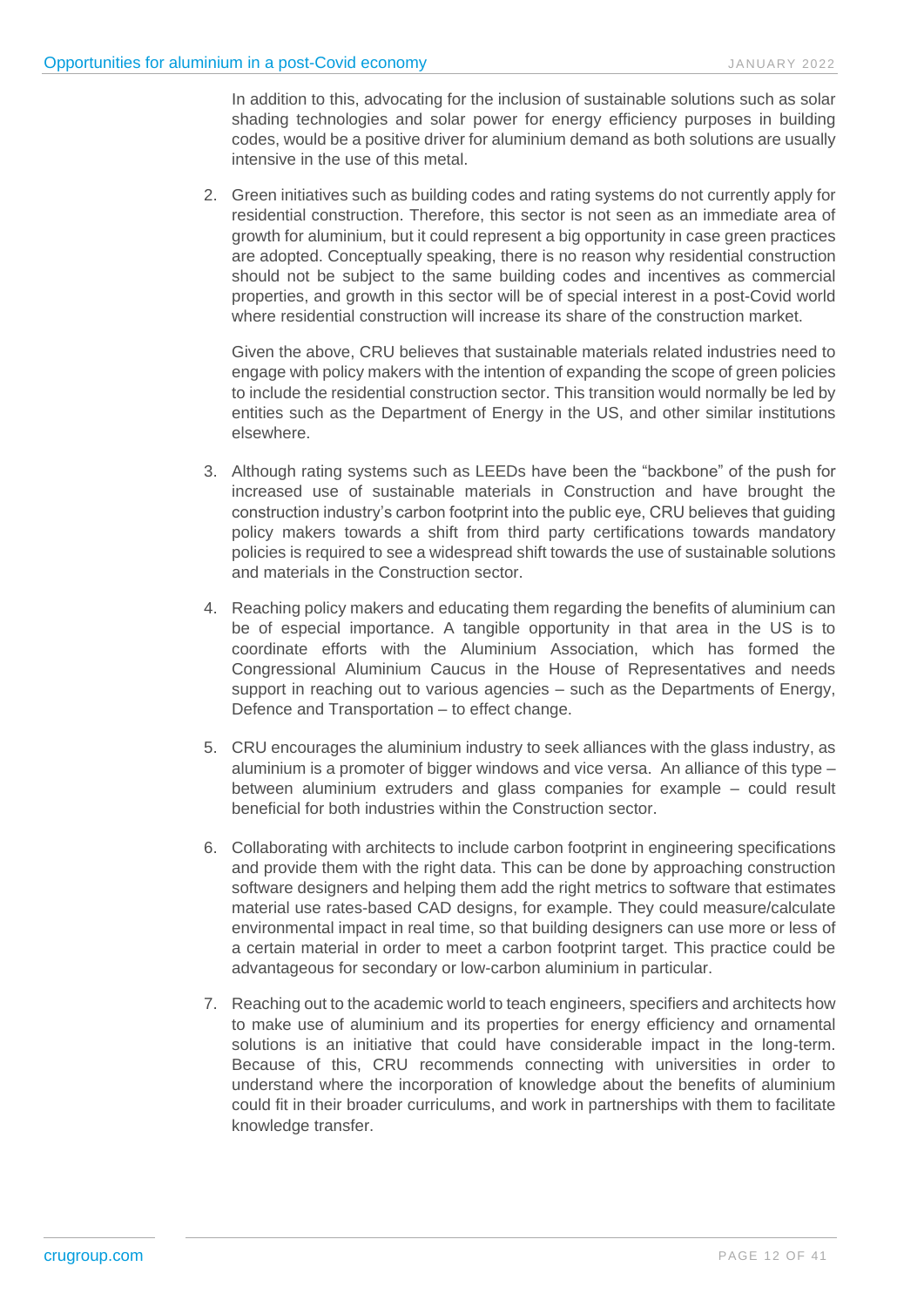# 1.4. Packaging

<span id="page-12-0"></span>As of today, aluminium holds a special place in the Packaging sector due to its high recyclability, which support the perception of aluminium as a highly environmentally friendly material. CRU believes this perception needs to be protected in order to ensure future demand as circular economy policies gain popularity across the world and the general public becomes even more aware of the virtues of certain materials over others.

In order to continue to benefit from increases in packaging demand growth, the aluminium industry should focus on the following:

- 1. To protect aluminium's green image, the industry needs to collaborate with big brands that are vocal about sustainability issues and have a direct link to final consumers, such as Walmart and Nespresso. Despite brands like these not being big consumers of aluminium, they are somehow relevant in shaping consumer behaviour. These collaborations can be done through the implementation and marketing of closed loops and other types of circular economy projects that emphasize aluminium's recyclability and therefor, it's potential for low carbon footprint.
- 2. On a similar note, it is crucial to work with municipalities to secure the supply of secondary aluminium by improving collection networks, as the use of recycled material is essential to reduce the carbon footprint of aluminium packaging.

Improving recycling and collection networks can be particularly beneficial to aluminium over other types of materials as it is one of the few materials where the use of secondary sources makes sense from an economic standpoint, as aluminium production from these sources generates higher margins due to lower energy consumption.

- 3. One of the key aspects of environmental regulation nowadays is that it focuses primarily on CO<sub>2</sub> emissions. This causes big brands to commit to reducing their emissions, putting pressure on the packaging industry. CRU believes that working on guiding regulators and policy makers to focus on more than just  $CO<sub>2</sub>$  and take into account the life-cycle impact of different materials as a whole would benefit the aluminium industry. Some of the additional criteria that could be taken into consideration include:
	- Endless recycling: a focus on this aspect would be beneficial for aluminium and glass, likely at the expense of plastics. This is also linked with the decreased waste levels associated to aluminium when compared to plastics.
	- Shelf life: focusing on reducing organic waste from expired products could lead to a higher adoption of aluminium foil packaging.

When competing against the plastics industry, considering an alliance with the glass industry to redirect the sustainability discussion at issues where both materials have a proven advantage over the plastics and petrochemical industries could yield positive results for both industries. This is particularly true given the size and influence of the plastics industry in general.

4. Forming an alliance in specific areas with the glass industry does not mean that the aluminium industry should not compete with glass in other spaces. When competing directly with the glass industry in the packaging sector, a key theme to focus the message around is aluminium's light weight when compared to glass and the benefits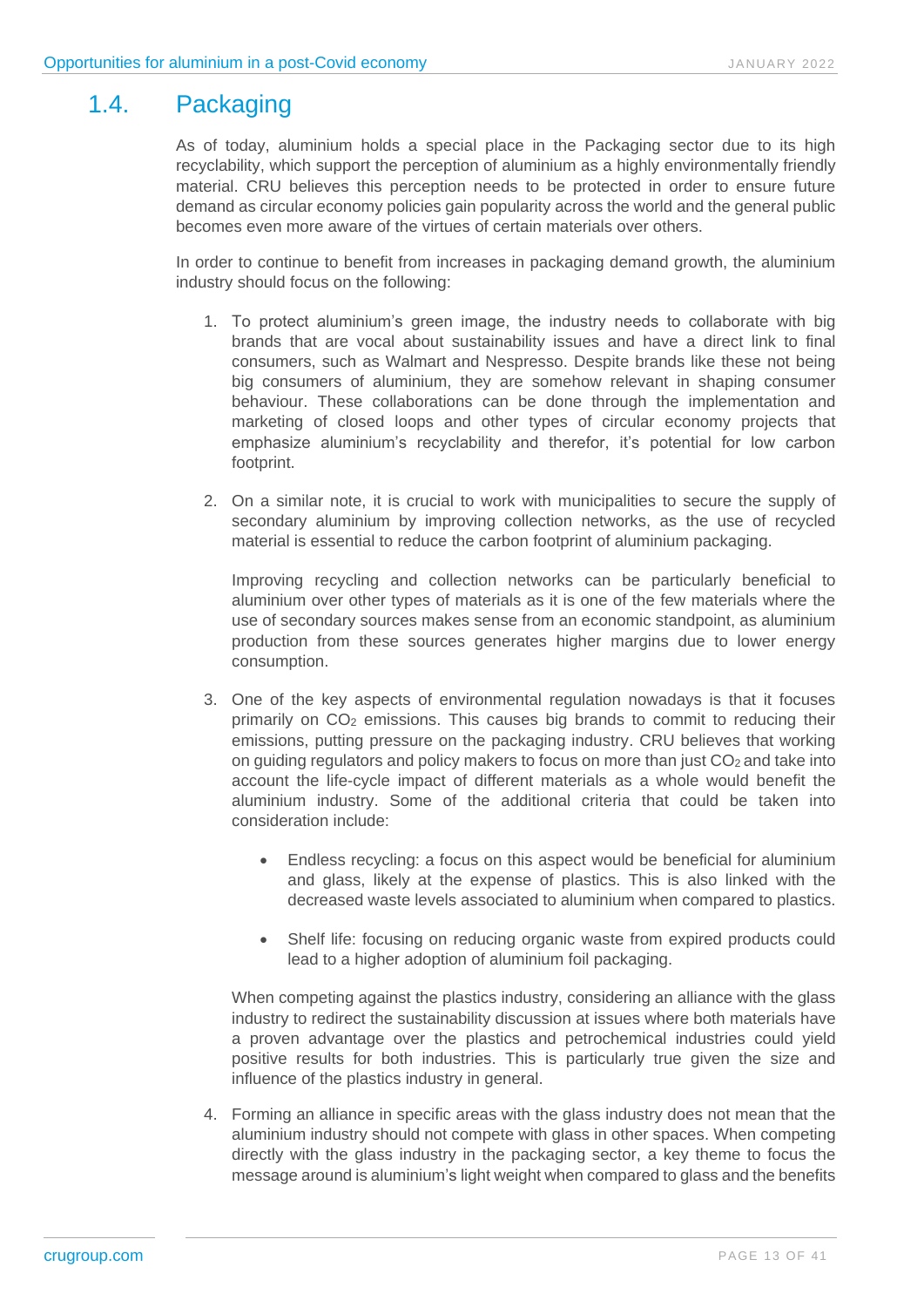<span id="page-13-0"></span>that this has in terms of logistics and CO<sub>2</sub> emissions linked to the transportation of good.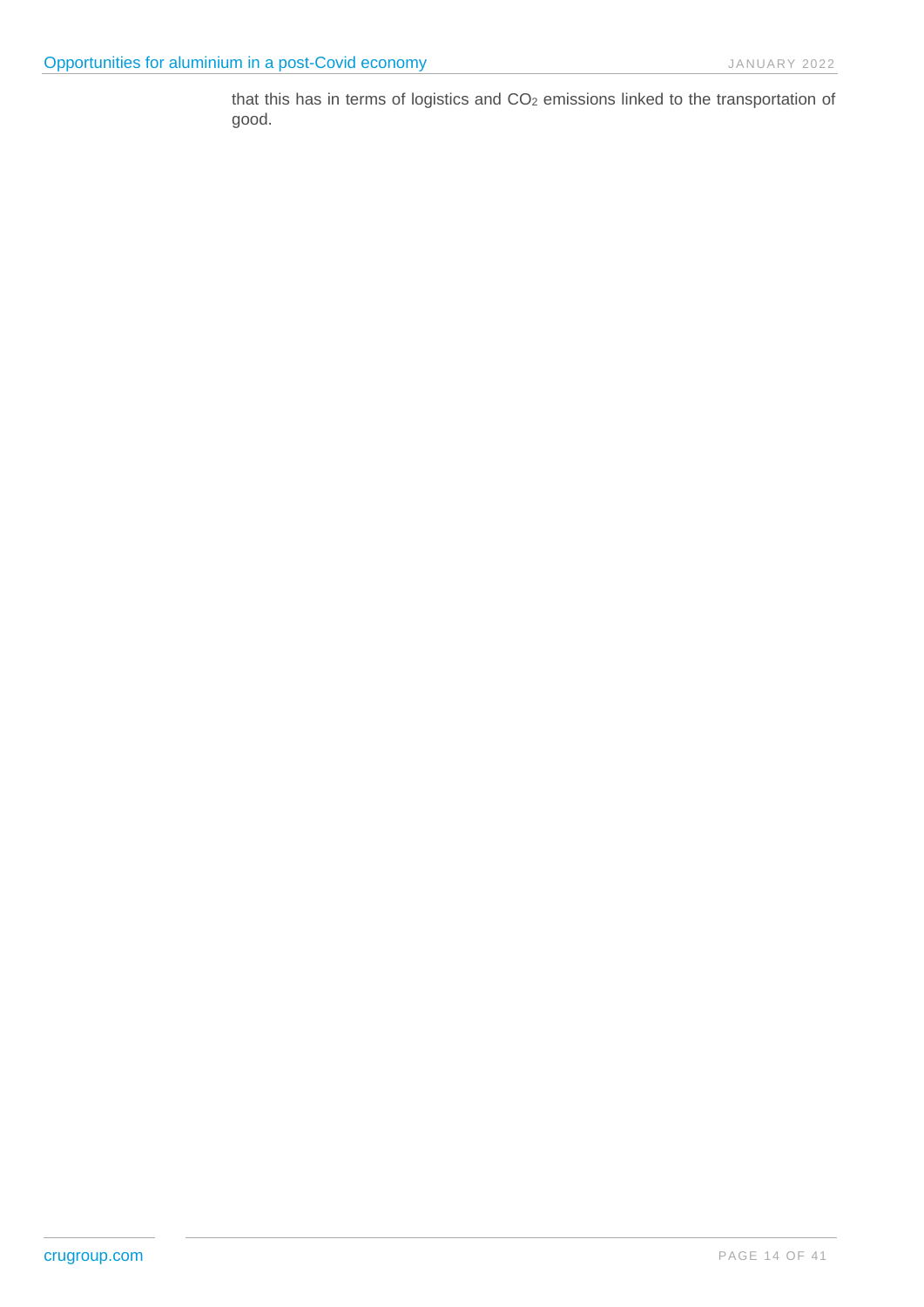# 2. Quantification of demand changes

# <span id="page-14-0"></span>2.1. Global aluminium consumption

#### 2.1.1. Aluminium consumption by region

The aluminium industry is the world's second largest metals industry after the steel industry. Global consumption of aluminium semi-finished products in 2020 reached 86.1 Mt, 6.4 Mt more than the 79.7 Mt consumed in 2015.

<span id="page-14-1"></span>Figure 2 Aluminium semi-finished products consumption by region, 2015 – 2030, Mt



Source: CRU

China has historically been the World's biggest consumer of semi-finished aluminium products by a large margin, making up for more than 45% of the market since 2015. In 2020, the country accounted for more than 50% of the World's demand for the first time, reaching a total consumption of 43.8 Mt and experiencing growth from 2019 despite the Covid-19 pandemic. Other key regions include Asia ex. China, Europe, and North America. Europe and North America accounted for 15 and 13% of global consumption in 2020 at 12.7 and 11.5 Mt respectively, with consumption decreasing by 11 and 13% each due to the pandemic.

In the longer term, China is expected to remain the biggest semis-consuming country by a large margin. The country will continue to account for close to 50% of global demand. The Chinese semis fabricated industry will have to prepare itself for a slowing in the rate of demand increases, moving from a 3.9% CAGR in the 2015-2020 period to a 1.9% CAGR from 2021 to 2030. With China set to adopt a more sustainable growth path, the country will move from a state-led economy to a more consumer-led one.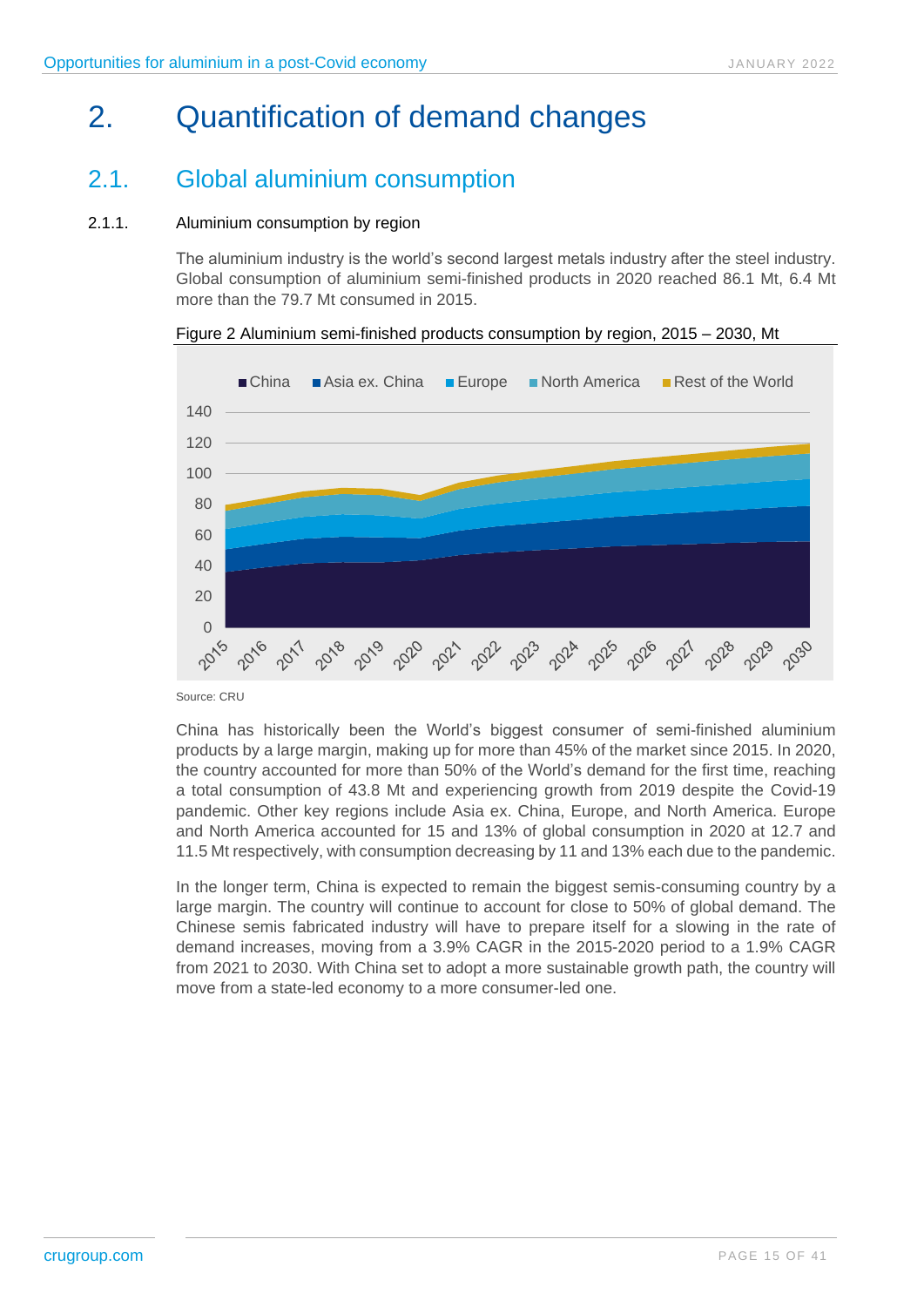

<span id="page-15-0"></span>Figure 3 Aluminium semi-finished products consumption growth by region, 2020 vs 2030, Mt

Source: CRU

In terms of absolute consumption growth, China will see an increase of 12.3 Mt between 2020 and 2030, while the US and Europe will grow by 5.1 and 4.8 Mt, respectively. Around 61% of the 8.6 Mt growth expected to come from Asia ex. China will be distributed among India (35%), the Middle East (19%) and Japan (7%).

<span id="page-15-1"></span>



Source: CRU

#### 2.1.2. Aluminium consumption by sector

More than half of aluminium consumption came from the Transportation and Construction sectors, which together accounted for half of total consumption. These sectors were followed by the Electrical and Machinery & Equipment sectors with 11 and 12% of global demand each. Packaging and Foil Stock accounted for 7 and 9% of total consumption each.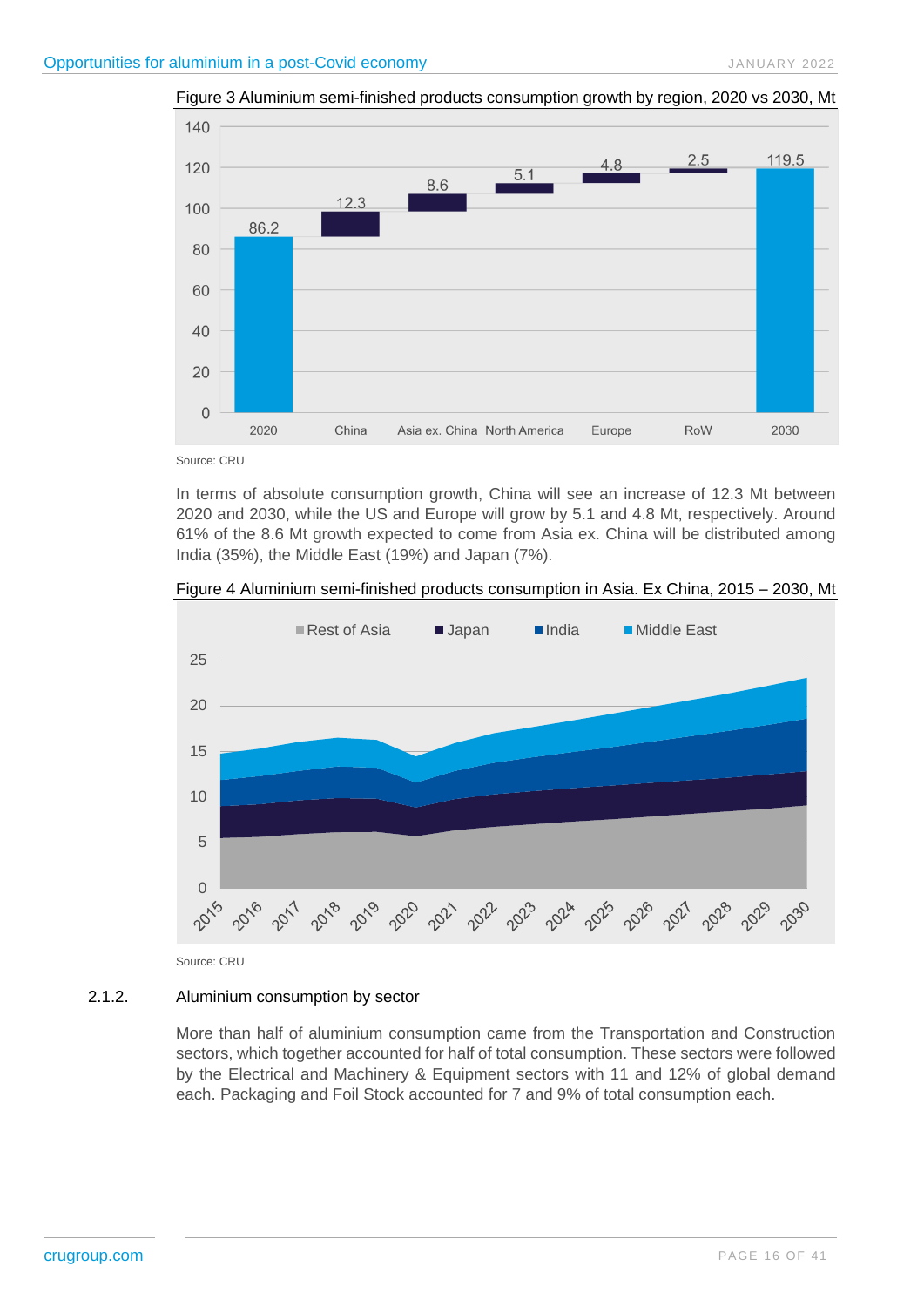

#### <span id="page-16-1"></span>Figure 5 Aluminium semi-finished products consumption by sector, 2015 – 2030, Mt

#### Source: CRU

CRU expects that this distribution will change slightly in the upcoming decade, mainly due to Construction showing the slowest growth across all sectors with a 1.4% CAGR, going from 22.7 Mt in 2021 to 25.2 Mt in 2030. The Transportation sector will remain the main consumer of aluminium going forward, reaching a global demand of 31.7 Mt in 2030 – around 8.7 Mt more than its 2021 consumption of 23.0 Mt. Other sectors such as Electrical and Packaging will also show substantial growth during this period, increasing their respective consumptions by 5.2 Mt and 3.3 Mt.



<span id="page-16-2"></span>Figure 6 Aluminium semi-finished products consumption growth by sector, 2020 vs 2030, Mt

<span id="page-16-0"></span>Source: CRU

# 2.2. Aluminium consumption in China

Aluminium will remain a compelling metal of choice for consumers in China. A combination of price, supply and attractive material properties compared with copper and steel will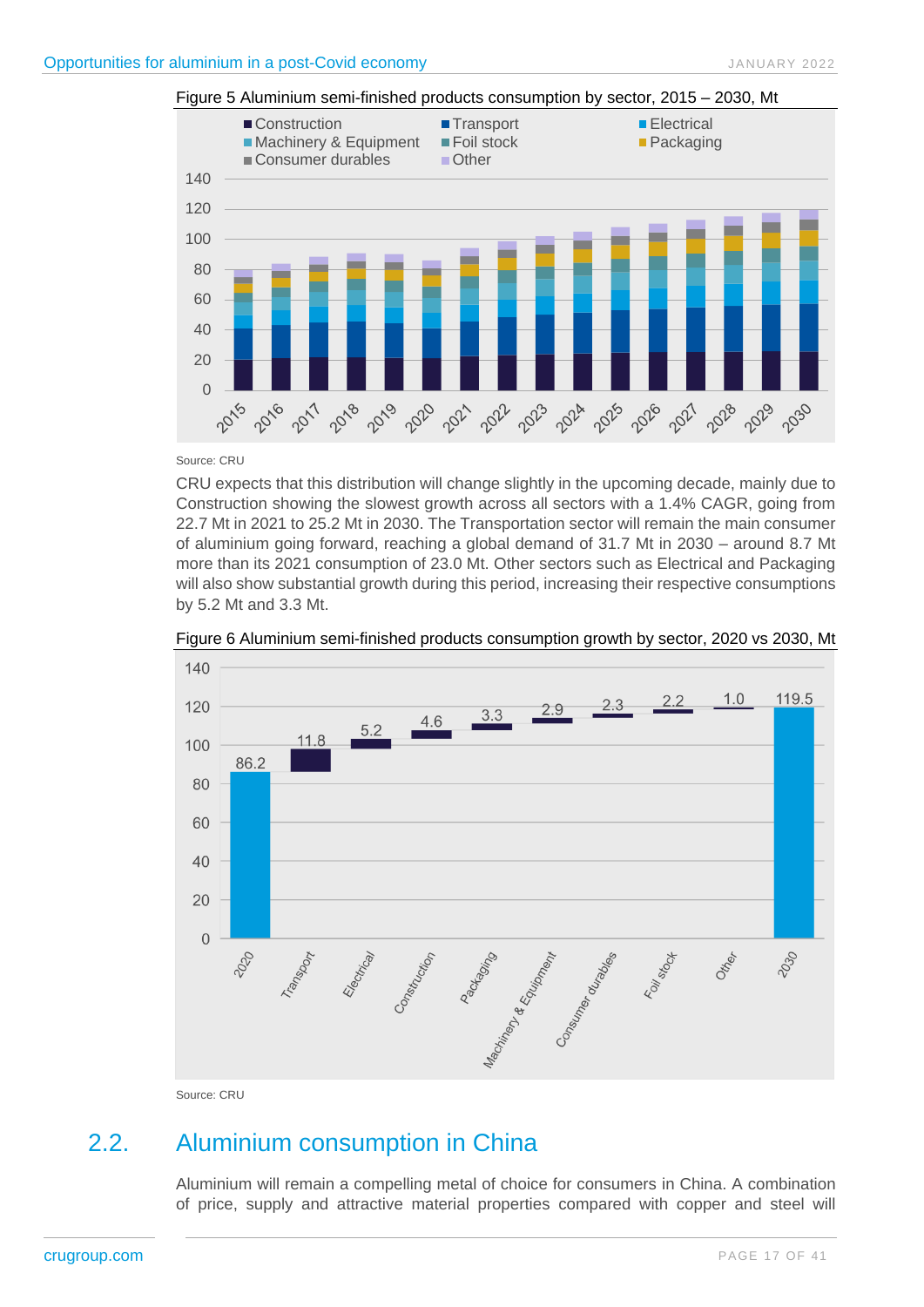maintain its competitive position. The wide diversity of end-use applications, including consumer applications, also means that aluminium demand is well positioned for future growth.

<span id="page-17-1"></span>Figure 7 Aluminium semi-finished products consumption by sector in China, 2020 vs 2030, Mt



Source: CRU

Approximately a 30% of China's total consumption of aluminium in 2020 came from the construction sector with  $\sim$  13.3 Mt, followed by Transportation with 7.1 Mt (16%) and the Machinery & Equipment sector with 6.0 Mt (14%).

Going forward, China's aluminium consumption is expected to grow by 12.3 Mt, reaching a total of 56.1 Mt in 2030:

- A third of this growth is expected to come from Transportation, which, driven by a fast adoption of electric vehicles, will grow by 55% in the following decade. Demand from this sector is expected to reach 11.0 Mt or 20% of the country's total in 2030.
- Although Packaging will remain the smallest end-use sector in China, it is expected to experience the fastest relative growth of all sectors, primarily due to the shift to canned beers away from glass. Consumption in Packaging will reach 2.0 Mt in 2030, growing by 60% between 2020 and 2030.
- The implementation of renewable energy installations in distant areas and subsequent power transmission projects will increase the demand of aluminium coming from the Electrical sector, which will growth by 2.4 Mt.
- A shift from physical infrastructure and heavy industry towards services will halt growth coming from the Construction and Machinery & Equipment sectors, which will show the lowest relative growth with 7% (0.9 Mt) and 19% (1.2 Mt), respectively.

# 2.3. Aluminium consumption in Asia ex. China

<span id="page-17-0"></span>As mentioned earlier in this report, around 61% of the region's demand growth is forecast to come from India, the Middle East and Japan. Additional consumption from India will be heavily driven by population growth and urbanization trends. In the Middle East, a growing working age population will support GDP growth in Turkey while government spending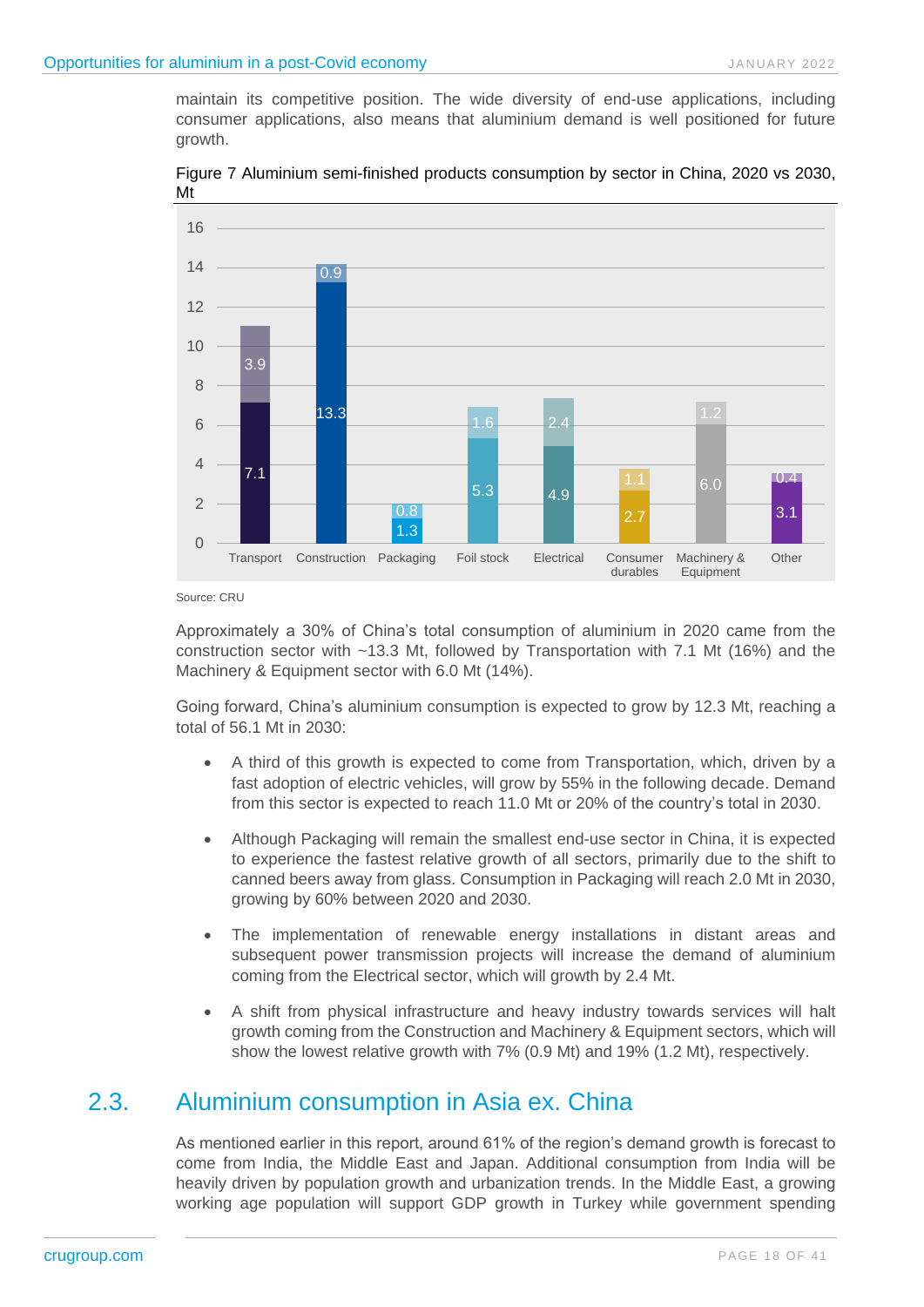supports the forecast for the Gulf countries. Japan, on the other hand, is relevant due to the increase in aluminium consumption expected to come from the country's auto manufacturing industry, which will be the second largest in Asia after China.

From an end-use perspective, growth in aluminium demand coming from Asia ex. China will be mainly driven by the growth of the Transportation, Construction, and Electrical sectors, which combined, are expected to represent close to 70% of the region's consumption growth in the coming decade.



<span id="page-18-1"></span>

Source: CRU

- More than half of the aluminium consumption growth coming from the Transportation sector in Asia ex. China is expected to come from India (27%), Japan (17%) and the Middle East<sup>1</sup> (12%).
- The Construction sector will be marked by a strong demand growth coming from the Middle East, which will represent around 34% of the sector's growth, followed by India with 22%.
- Demand of aluminium coming from the Electrical sector in in the region will be driven by the rapid adoption of renewable energies in India. The country's electrical market growth will represent 62% of the total region's demand growth in this sector.

# 2.4. Aluminium consumption in Europe

<span id="page-18-0"></span>Europe's aluminium consumption comes mainly from its developed Transportation sector with 4.2 Mt in 2020, representing a 33% of the Region's total demand, followed by construction with 2.3 Mt (18%) and Electrical with 1.5 Mt (12%). Looking forward, Europe is expected to have the world's third smallest growth in aluminium consumption after China and Australasia, going from 12.7 Mt in 2020 to 17.5 Mt in 2030, although almost half of this growth will come from the Transport sector, a 15% from construction and a 12% from Packaging

<sup>&</sup>lt;sup>1</sup> Including Turkey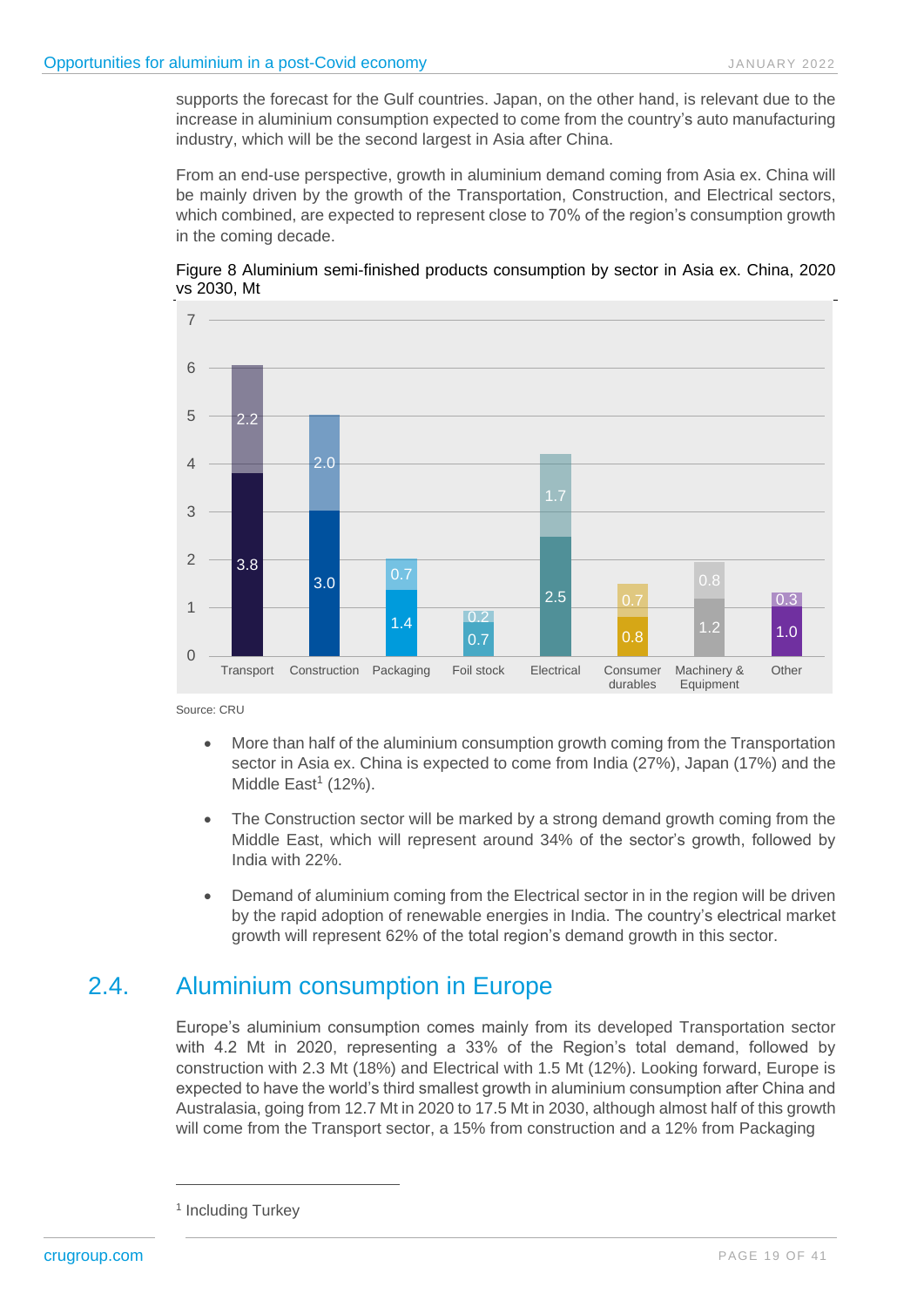

<span id="page-19-1"></span>Figure 9 Aluminium semi-finished products consumption by sector in Europe, 2020 vs 2030, Mt

#### Source: CRU

Economic growth drivers for Europe are almost universally negative. Working age population has already peaked, while labour market rigidities and limited movement of workers will continue to be reflected in low productivity rates. Consequently, European GDP growth is expected to drop below 1% p.a. by the early 2030s. Aluminium demand coming from the Transportation and Electrical sectors will be enhanced by the EU's climate strategy, which aims to have a near one third share for renewables by 2030 and net-zero greenhouse emissions by 2050.

When it comes to specific policies such as the European Green Deal, CRU's view is that it could encourage a shift in consumption from high-carbon to low-carbon aluminium but, overall, will not have a considerable impact in aluminium demand coming from the construction sector.

# 2.5. Aluminium consumption in North America

<span id="page-19-0"></span>North America's biggest share of aluminium semi-finished products consumption comes from the Transportation sector, which represented 37% of the regions demand in 2020 with 4.2 Mt. Due to its strongly consumer-driven economy, North America is the only developed region where the Packaging sector consumes more aluminium than the Construction sector with 2.2 Mt (19%) and 1.7 Mt (15%), respectively in 2020. Looking ahead, North America is expected to reach a demand of 16.6 Mt in 2030, which represents a 45% increase from the 11.5 Mt consumed in 2020. Similarly to Europe, 49% of this growth is expected to come from the Transportation sector alone – as the region becomes one of the key EV producing markets in the world –, combined with a 16% from Packaging and an 11% from Construction.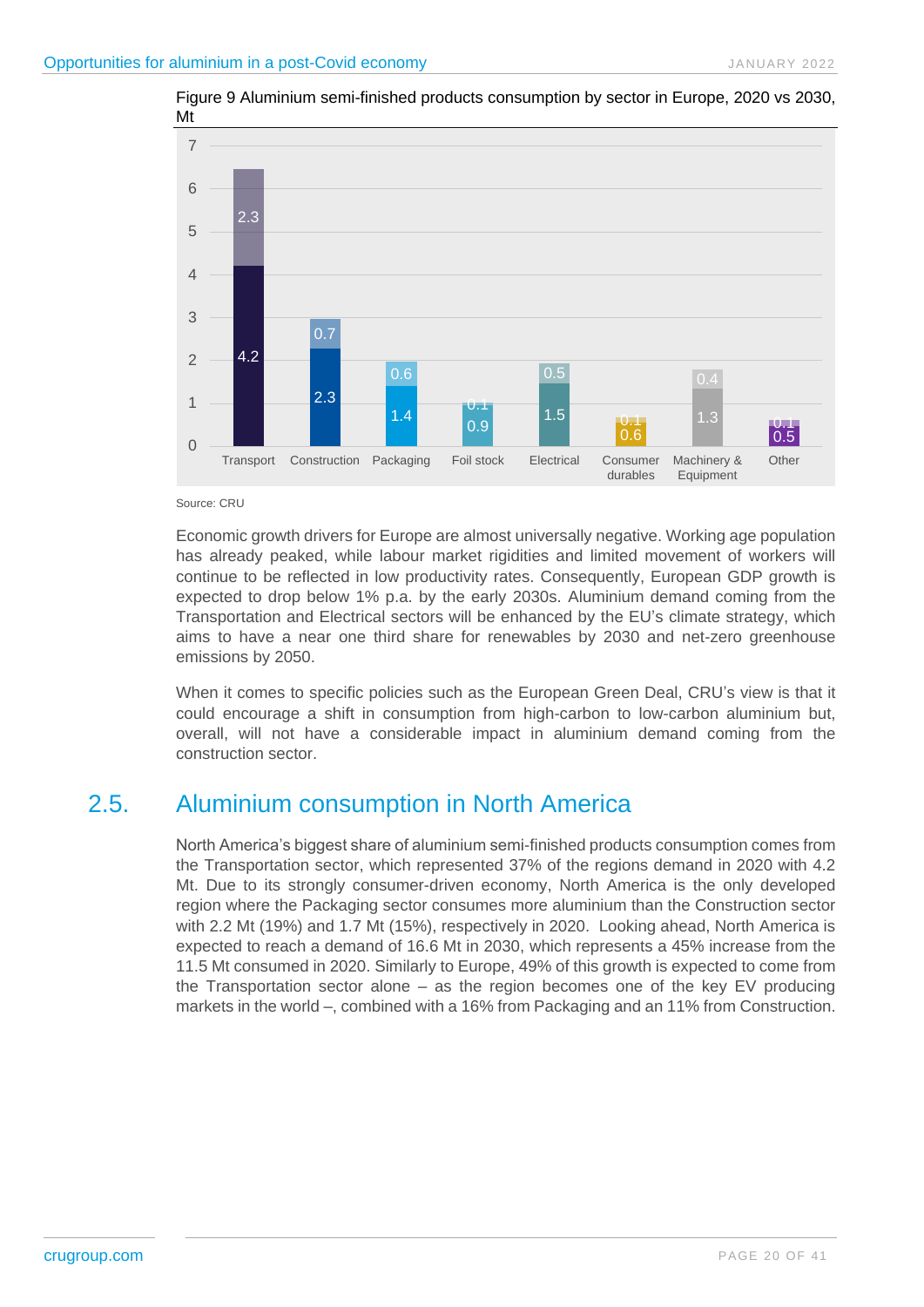<span id="page-20-1"></span>Figure 10 Aluminium semi-finished products consumption by sector in North America, 2020 vs 2030, Mt



<span id="page-20-0"></span>Source: CRU

# 2.6. Selection of key sectors

The selection of sectors targeted on this report is largely based on the total aluminium demand growth that CRU forecasts will come from those sectors in the coming decade.



<span id="page-20-2"></span>Figure 11 Demand growth between 2020 and 2030 for different sectors and regions, Mt

Source: CRU

Based on this, the sectors analysed on this study are Transportation, Electrical, Construction and Packaging. Although Machinery & Equipment and Consumer durables are similar to Packaging in terms of total aluminium demand, these first two sectors are mostly driven by industrial activity and residential construction respectively, while Packaging is particularly susceptible to consumer preference and public policy.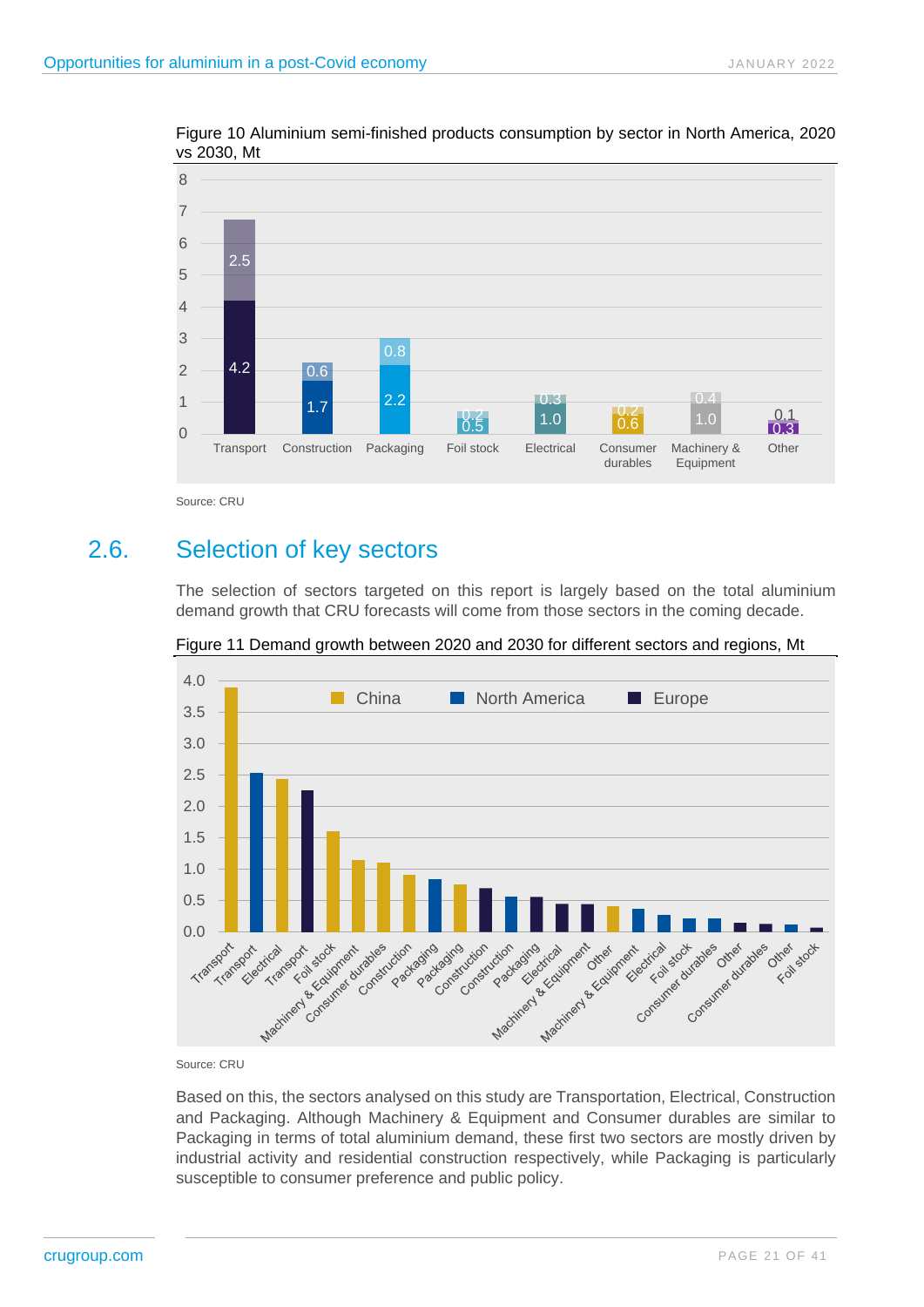# <span id="page-21-0"></span>3. Policy drivers & societal changes driving demand growth

# <span id="page-21-1"></span>3.1. Transportation

#### 3.1.1. Key takeaways

- Transportation will be the fastest growing sector in terms of absolute aluminium demand in the next decade. Consumption from this sector will grow by 11.8 Mt, going from 19.9 Mt in 2020 to 31.7 Mt in 2030, with a 33% of this growth coming from China, 22% from North America and 19% from Europe.
- Aluminium demand coming from the Transportation sector will by driven by the shift towards electric vehicles which, on average, contain 60-80 kg more aluminium per vehicle than those powered by internal combustion.
- CRU estimates that total EVs sales will grow from 6.7 million-vehicles in 2020 to 40.9 million in 2030, going from representing 9% of total vehicle sales to representing 40%.
- The rate of adoption of EVs depends largely on carbon emissions reduction goals set by individual countries and regions, and the actions implemented towards reaching those goals. These actions can go from direct subsidies to EV purchases and traffic benefits, to quotas on EVs sales imposed to OEMs by governments or manufacturers themselves.

#### 3.1.2. Introduction

The Transportation sector is expected to grow by 11.8 Mt in the following decade, going from 19.9 Mt in 2020 to 31.7 Mt in 2030. This growth will be primarily driven by the decarbonization of the sector and the consequential shift towards the production of electric light-duty vehicles, which is forecasted by CRU to represent around 63% (7.4 Mt) of the total consumption growth coming from this sector. Because of this, this section is focused on describing the different drivers behind the surge of EVs and possible routes for the IAI to promote the use of aluminium by this particular industry.

#### 3.1.3. Electric vehicles (EVs)

Environmental concerns have led many countries to introduce policies to curb their carbon emissions. In 2020, the UK announced that it will ban the sale of new petrol and diesel cars from 2030. Several countries – including the US, Canada, EU, Germany, Norway, China, and India – have adopted similar plans to ban non-EV sales by 2035 or earlier. These environmental policies will help accelerate the already prevalent transition to EVs. Furthermore, major car companies like Honda, Mercedes, and GM have announced plans to become close to fully electric by 2035.

CRU expects EVs to account for over 30% of total sales by 2027, and over 50% by 2034. Hybrid electric vehicles (HEV) and Plug-in hybrid electric vehicles (PHEV) will play an important role in the transition to EVs, but as consumers become more environmentally conscious, CRU expects battery electric vehicles (BEV) to become the popular choice.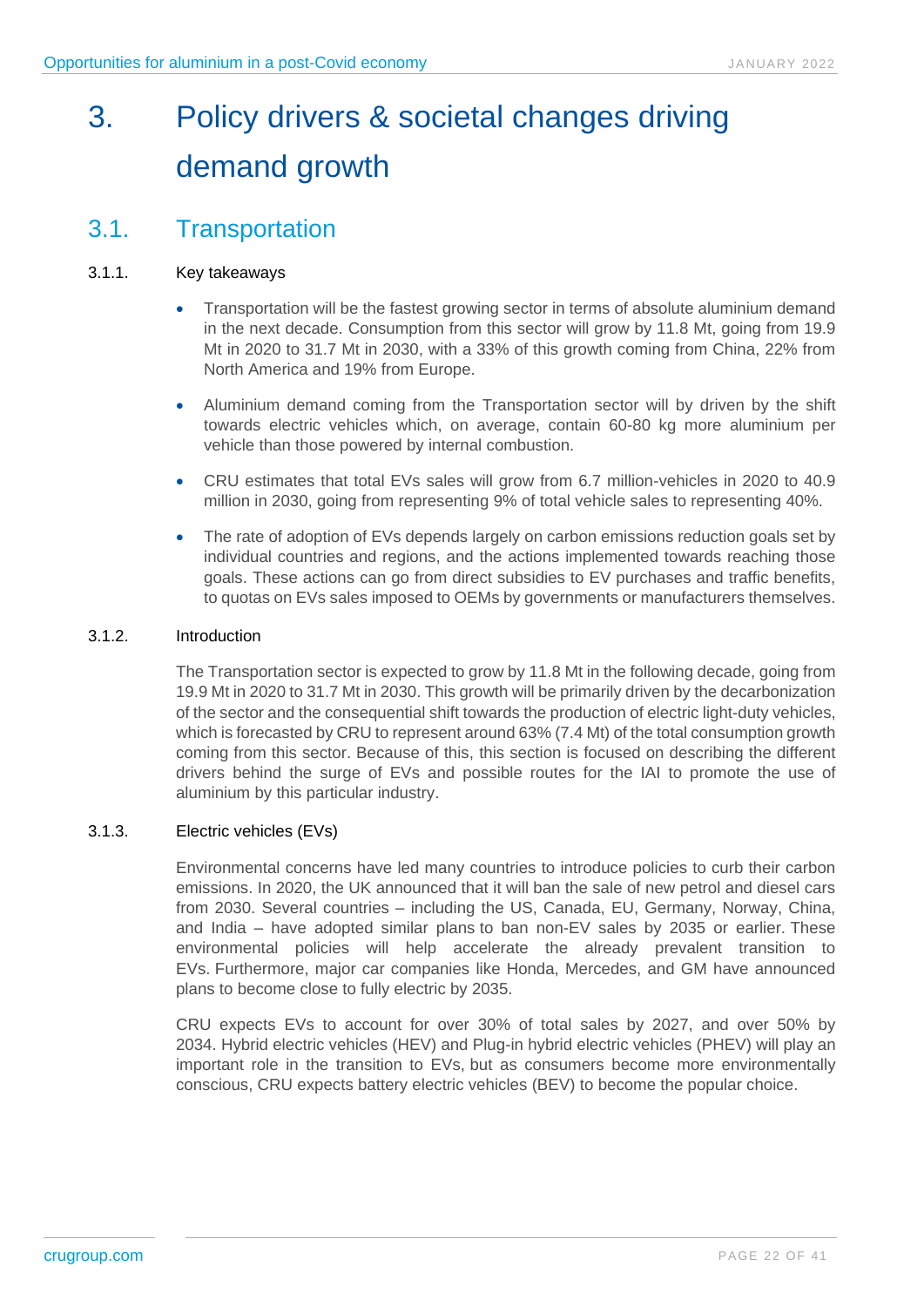<span id="page-22-1"></span>

Source: CRU

#### <span id="page-22-0"></span>Table 1: Definition of different powertrains and aluminium intensity of use

|             | Power train categorization for each vehicle type                                   | Al Intensity of use |
|-------------|------------------------------------------------------------------------------------|---------------------|
|             |                                                                                    | (Al kg/vehicle)     |
| ICE         | Internal combustion engine                                                         | 164                 |
| HEV         | HEX (Mild hybrid electric vehicle + Full hybrid electric vehicle). Split w/ diesel | 184                 |
| <b>PHEV</b> | Plug in hybrid electric vehicle (including extended range EV (REEV))               | 244                 |
| <b>BEV</b>  | Battery electric vehicle                                                           | 227                 |

DATA: CRU

The many unique properties of aluminium make it indispensable in the auto industry. Crash boxes rely on its high energy absorption, heat transfers rely on its conductivity and its lightweight properties make it vital for many body-in-white parts. However, aluminium faces competition from other materials in some automotive components, such as steel in battery casing and copper in cabling. Battery housing in particular is an area where there is tough competition between steel and aluminium, as both materials make good housing. The lightweighting potential of aluminium makes it desirable, but it is the more expensive choice, which is why it is often found only in premium EVs. Additionally, a new emerging area for aluminium demand in EVs is wire and cable: with more on-board chargers, batteries, and connectors, aluminium has become popular choice, especially for HV cable. Wire and cable in traditional ICEs formed just 1% of the total aluminium content, but for BEVs, this increases to 7%.

Due to electric vehicles having a higher intensity of aluminium use than traditional internal combustion engine vehicles (mostly from battery casings), EVs market penetration will bring a surge in aluminium demand from the Transportation sector, specially from BEVs, which are expected go from representing a 3% of the total light duty vehicles sold in 2020 and 24% by the end of the decade, with 24 million units to be sold in 2030, translating into a demand of 5.5 Mt of aluminium coming from BEVs alone in that year.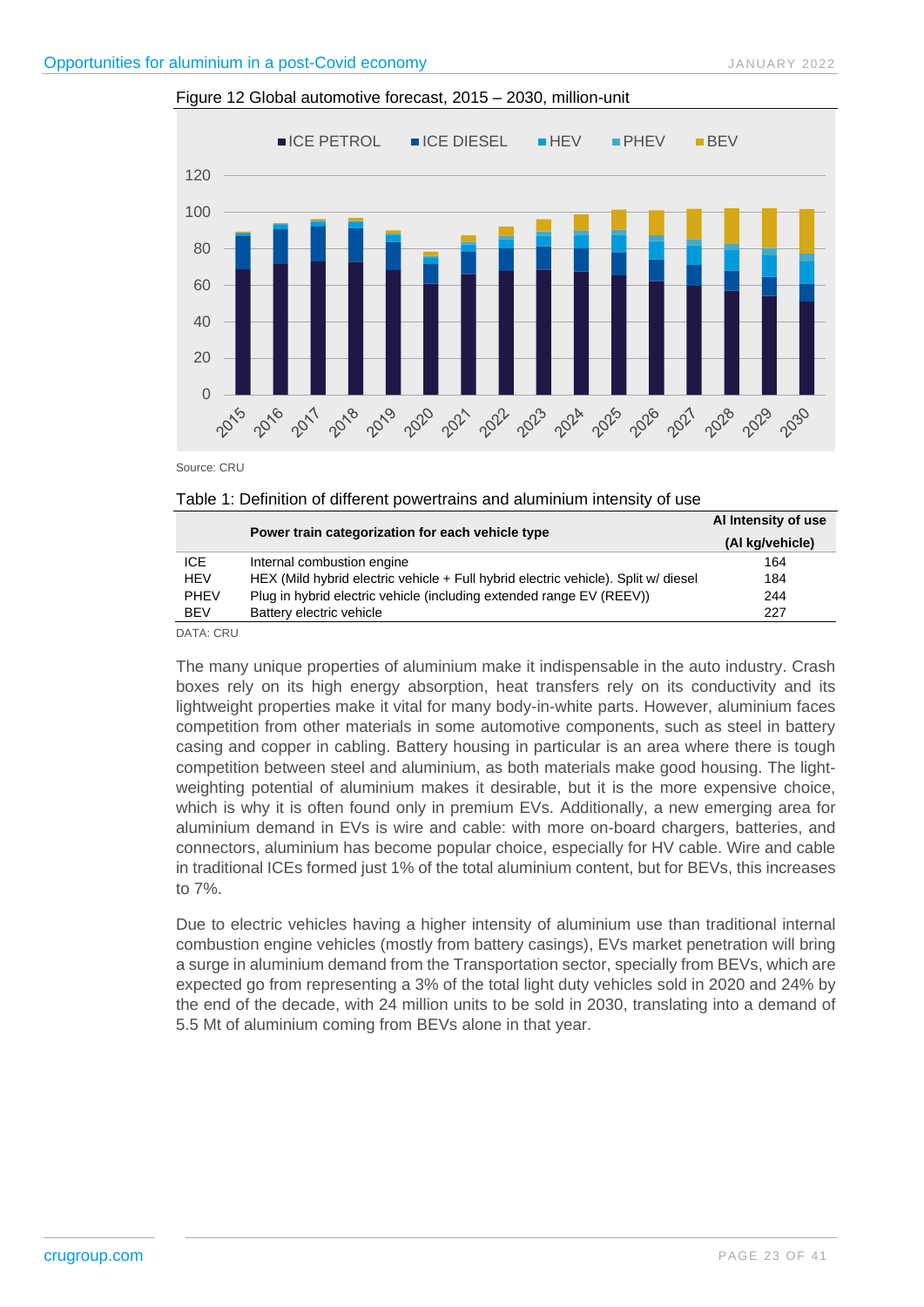<span id="page-23-0"></span>



Source: CRU

At a global level, aluminium demand from EVs is expected to go from 1.4 Mt in 2020 to 8.8 Mt in 2030, representing a 7.4 Mt growth in just ten years with a 20% compound annual growth rate, with ~93% of this growth expected to come from China, Europe and North America combined.



<span id="page-23-1"></span>

Source: CRU

In general terms, during the second part of this decade, cost competitiveness of EVs will play a key role as countries start phasing out subsidies which are currently directly correlated to EVs sales. Related to this, the rise of the price of battery metals such as lithium and cobalt represent a potential downside risk for CRU's forecast, as batteries encompass around 40% of the total EV costs.

Beyond 2030, CRU expects a slight decline in the overall number of vehicles sold at a global level, although this should not have a noticeable impact on aluminium demand coming from the automotive sector as the metal's consumption will continue to grow along with the share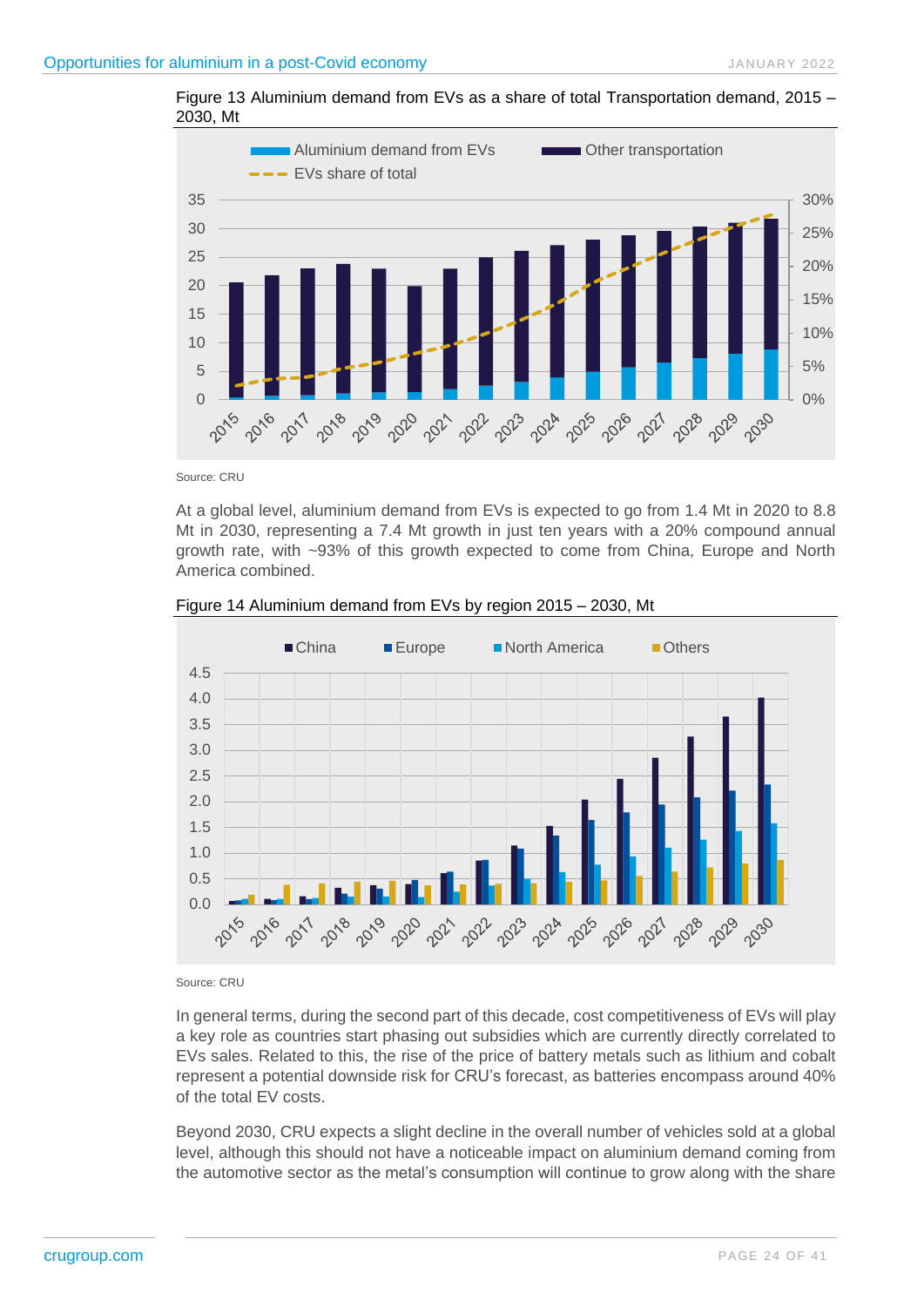of EV sales. However, this demand is expected to shift towards developing regions as Europe and China reach a widespread adoption of EVs in the coming decades.

#### **China**

China is the biggest EV consumer in the world with around 1.8 million units sold in 2020, which translates to ~400 kt of aluminium, around 6 times what the country's EV industry consumed just 5 years prior.

New electric vehicle (NEV) monetary subsidies started in China more than a decade ago although, in recent years, the country has been focusing on moving away from direct subsidies paid to producers. This has partially been due to frauds committed by manufacturing companies who, in some cases, over-reported their EVs production to obtain more financial support. Due to this, China has been focusing on incentivising the EV market through different policies that facilitate and promote market growth and competition:

- Performance and production requirements: China introduced the New Electric Vehicle (NEV) mandate policy, aimed at assigning a number of credits to each NEV depending on different metrics such as mileage per charge and energy efficiency. This mandate established annual credits goals required for manufacturers to be achieved via NEVs production or imports.
- Zero emissions vehicle mandate: Vehicles manufacturers and importers are required to produce or import at least 10% of their units as EVs, and this percentage is expected to reach 20% in 2025.
- EV licence plates: Chinese cities are offering cost-free license plates and/or destinating a fixed portion of license plates to EVs exclusively.
- Traffic restriction exemptions: These exemptions include, in some cases, dedicated parking spots and lifting restrictions for driving during days intended to combat air pollution.
- Infrastructure: China's EV Charging Infrastructure Development Guidelines (2015 2020) set the target of having 120,000 EV charging stations and 4.8 million EV charging posts by 2020. China's charging infrastructure is expected to keep growing, keeping up with the country's EV sales goals.
- Global competition: China abolished foreign ownership restrictions in 2018, which allows foreign companies to produce EVs in China without having to form a joint venture with a local counterpart.

These policies, along with a shift towards global competition openness, are expected increase the pace of adoption of EVs in China: according to CRU's current forecast, China is set to reach total production of 18.5 million units in 2030. This will translate to over 4.0 Mt of aluminium demand in that year, around 21% of the entire Transportation sector demand. As a possible downside, China's attempt to make EVs as low cost and as competitive as possible in order to comply with stronger adoption goals could lead to a more intensive use of steel as a cheaper substitute for aluminium, although this trend is not expected to slow down aluminium demand from the sector.

#### **Europe**

Europe has taken significant steps toward electric mobility in the last decade, going from 0.4 million units sold in 2015 to 2.2 million in 2020. Some of these policies that have supported this growth are listed below: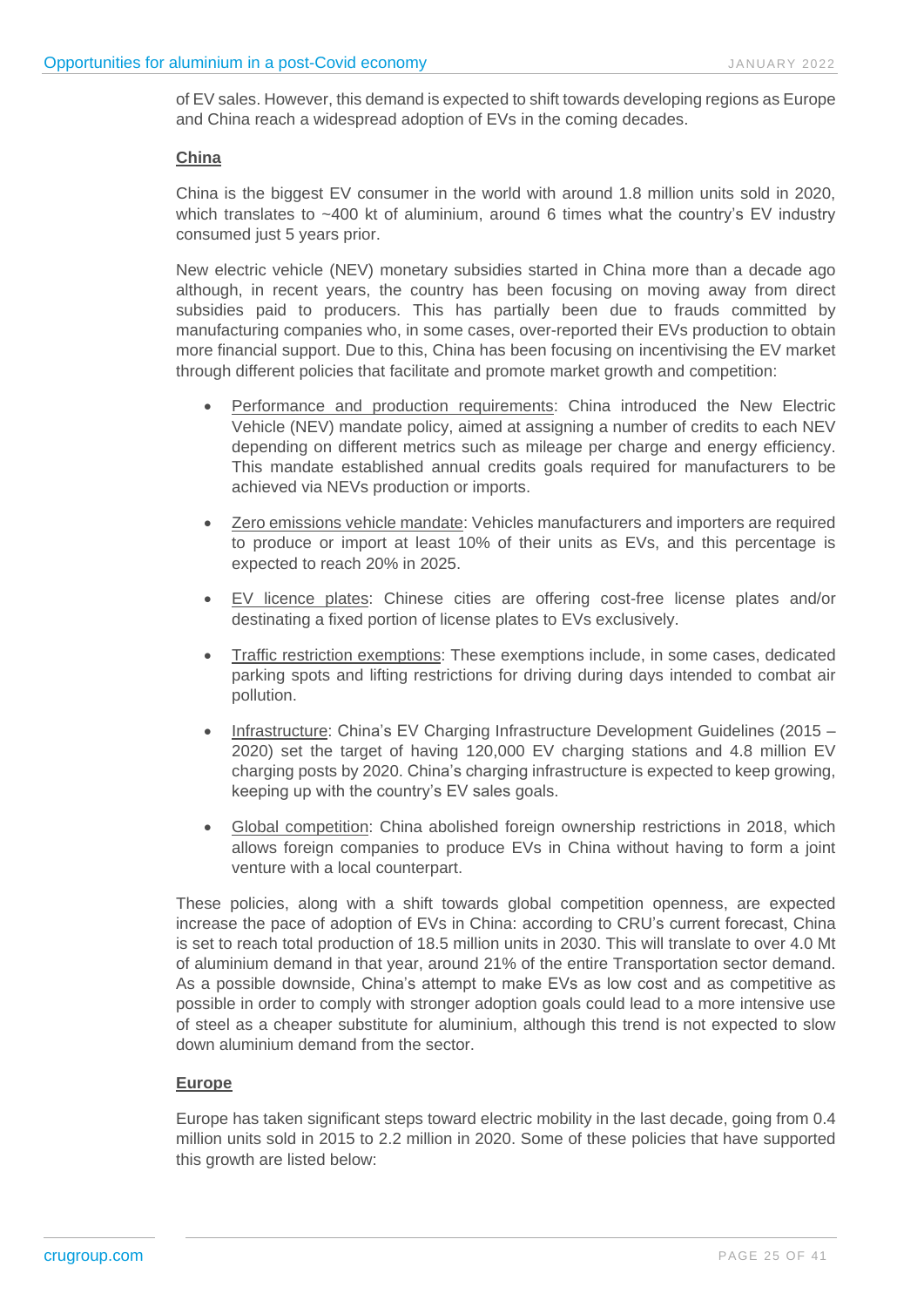- EV Purchase benefits: These benefits go from direct subsidies and ownership tax breaks to scrapping schemes to promote aluminium recycling and can range from hundreds to several thousand euros. For instance, France offers a €7,000 "ecological bonus" for vehicles emitting less than 20 g of CO2/km and up to €5,000 for purchasing BEVs and PHEVs while disposing of a diesel or gasoline car.
- EV charging incentives and infrastructure: Charging incentives are offered to individuals, condominiums and private companies for the purchase and installation of EVs chargers. Some countries such as Norway have opted for investing in public infrastructure, with more than 10,000 charging spots publicly available.
- EVs sales and emissions goals: The European Union has set a new policy package called "Fit for 55" with the goal of cutting carbon emissions by at least 55% by 2030, with the long-term goal of reaching net-zero emissions by 2050. For the automotive industry, this would mean a complete transition from internal combustion engines and hybrids to EVs by 2035.

Most recently, the European Union announced a 750-billion-euro economic stimulus that includes 20 billion destined to boosting EVs sales and charging stations. This is in addition to individual country-level initiatives such as Germany's 2.5-billion-euro stimulus package to push the production of battery cells and enlarge its existing charging infrastructure.

CRU expects European aluminium demand from EVs to go from ~0.5 Mt in 2020, to more than 2.3 Mt by 2030, with 10.9 million units sold that year. Around 94% of this demand is expected to come from Western European countries.

Looking further into the future, Europe's generational change and its shift towards smart cities could represent a downside risk to light vehicles consumption as consumers opt to use lighter and less carbon intensive methods of Transportation, such as bikes and electric scooters which, in some cases, also benefit from monetary subsidies.

#### **North America**

Although North America shows promising growth for the EV market in upcoming years, the region's demand has lagged behind China and Europe. Demand for EVs in North America has increased by ~0.2 million units in the last 5 years, which translated into a consumption of 142 kt of aluminium from the EVs industry in 2020. This is equivalent to 30% and 36% of European and Chinese demand, respectively. Although North America as a whole has established goals towards electric mobility, the goals of individual countries of the region seem to vary significantly:

- **Canada** has already invested over 1 billion USD towards zero-emission vehicle adoption and plans to keep moving in this direction:
	- o Zero-Emission Vehicles program: \$587 million have been invested in helping ~92,000 Canadian citizens and businesses to transition to zero-emissions vehicles since 2019. This program includes monetary incentives of up to \$5,000 for EV purchases.
	- o Charging Infrastructure: Over \$460 million have been destinated to building a network of EV chargers from coast to coast, which has resulted in the implementation of more than 16,500 new electric vehicle chargers to this date.
	- o EVs sales goals: The Government of Canada has recently announced a mandatory target for light duty vehicles and passenger trucks sales to be 100% zero-emission by 2035 instead of by 2040.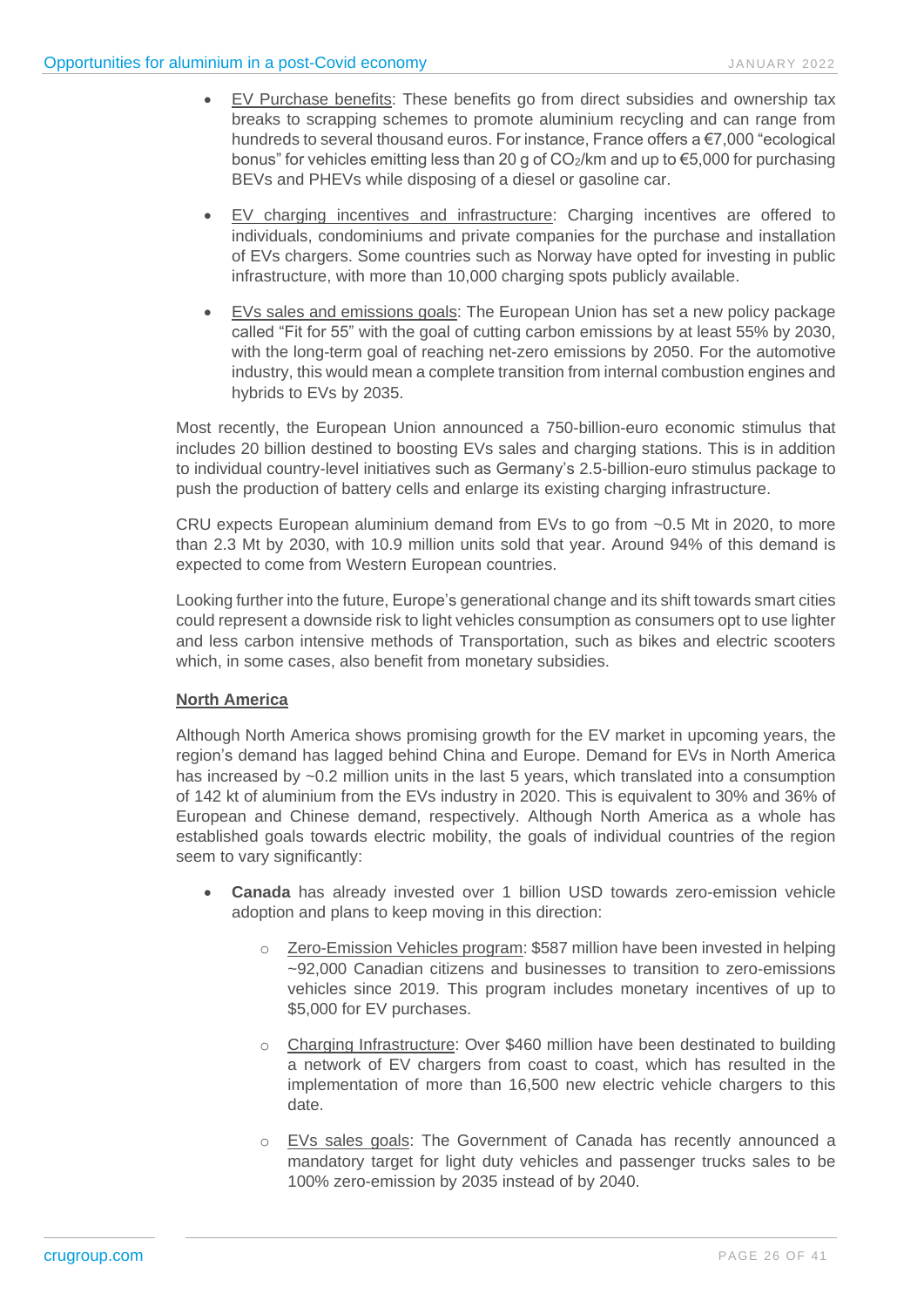Canada has set up the goal to be a net-zero economy by 2050 and, to support this, has implemented a 5-year Net Zero Accelerator Initiative that includes \$8 billion for supporting projects to reduce greenhouse emissions. This includes the auto manufacturing sector.

- The US, despite not setting clear-cut goals in the past, has been implementing tax credits and exemptions to motivate EV purchases at federal & state level for years, although these might vary substantially from state to state:
	- o Tax credits: The United States has been implementing tax credits since 2009, ranging from \$2,500 to \$7,500 to boost EV sales.
	- o Charging Infrastructure: Several states such as Los Angeles and Arizona offer tax credits to commercial (up to \$4,000) and residential (up to \$75) costumers to install charging stations.
	- o EVs sales goals: In August of this year, President Joe Biden announced that 50% of new vehicles sold will be electric powered by 2030. If achieved, this measure could represent an upside risk to CRU's forecast which currently estimates North American EV sales to represent 36% of total sales by 2030.

In the shorter term, the country expects an important growth with around half a million units in EV pick-up trucks sold preproduction from Ford and GM alone for 2022. This trend suggests another upside risk in terms of aluminium demand, as the American costumer seeks for bigger automobiles with towing capacity, capable of traveling long distances from state to state. Lighter aluminium components such as wheels, doors and cable could be a requirement for this market as the technology becomes available, although medium and small-sized OEMs have shown some resistance to including aluminium in their engineering designs (partly due to risk aversion and steel still being the most commonly used material).

<span id="page-26-0"></span>Overall, CRU expects the North American EVs industry to reach a consumption of ~1.6 Mt of aluminium by 2030, representing a 1.4 Mt increase from demand in 2020.

# 3.2. Packaging

#### 3.2.1. Key takeaways

- The Packaging sector is expected to grow by 3.3 Mt in the following decade, going from 7.2 Mt in 2020 to 10.5 Mt in 2030, with 26% of this growth expected to come from North America, 23% from China and 17% from Europe.
- Growth from this sector will be primarily driven by the increasing popularity of canned drinks in North America, a shift from glass to aluminium in the Chinese beer market, the strong backlash against PET in Europe and other western countries, and the implementation of recycling and EPR policies.
- Aluminium's carbon footprint will be especially important for the Packaging sector going forward, as this is a client-facing industry that is more exposed to the public eye and therefore, influences public perception.

#### 3.2.2. Introduction

After remaining strong during the pandemic, the Packaging sector is expected to experience the fourth biggest growth across all sectors in terms of yearly aluminium demand, increasing by 3.3 Mt from 7.2 Mt in 2020 to 10.5 Mt in 2030.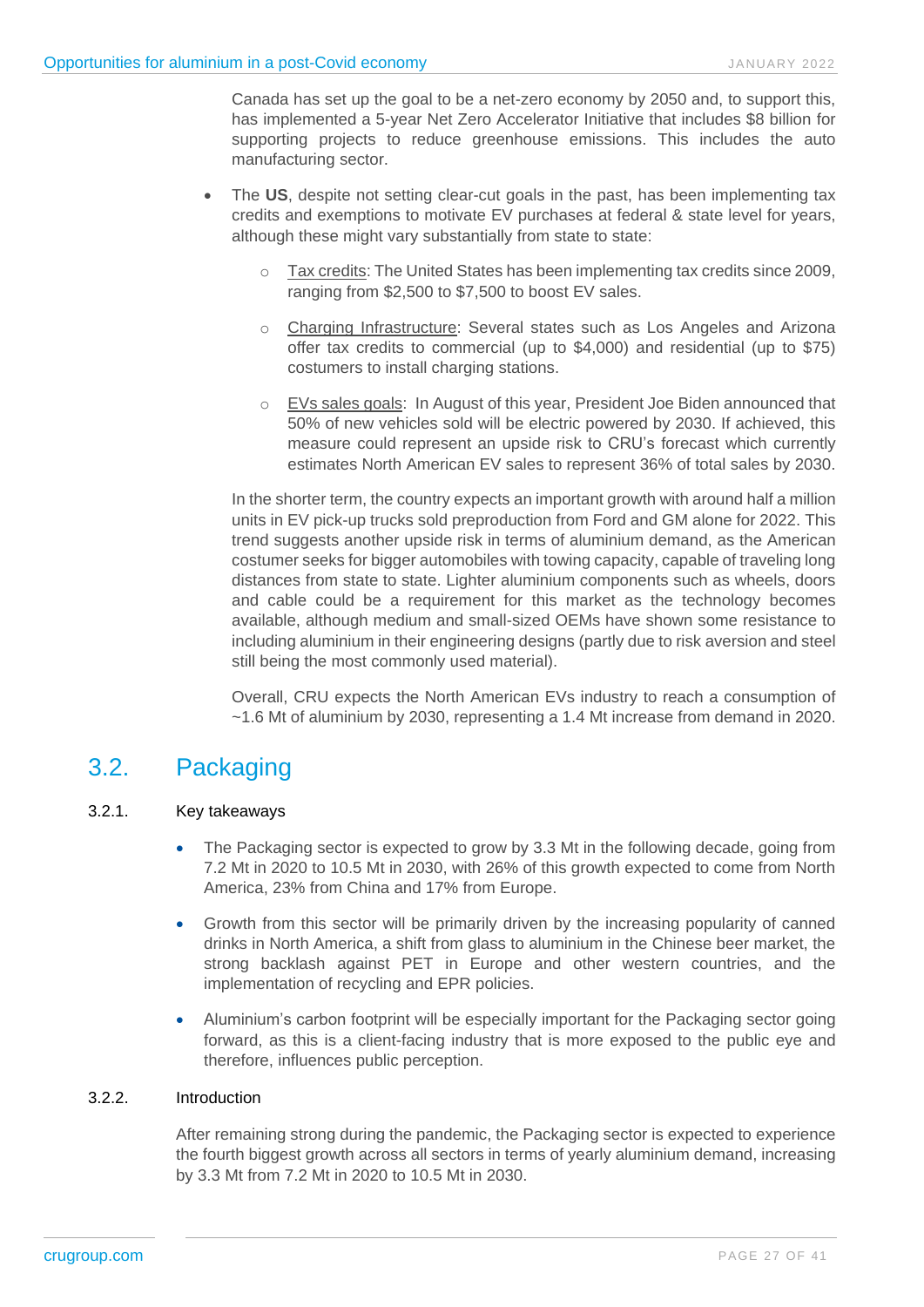As mentioned earlier in this report, the Packaging sector currently has the highest share of scrap consumption across all sectors with around 53% of its consumption coming from primary sources.

<span id="page-27-0"></span>



Source: CRU

Differing from other sectors where the Chinese market is the primary driver of growth, the Packaging sector will be characterized by a strong increase in demand coming from North America. This growth is mostly due to the environmental impact and reduced recyclability of PETs and other plastics when compared to aluminium, which is starting to gain recognition as a viable substitute to these products. This becomes increasingly important when EPR policies are implemented.

#### 3.2.3. Aluminium Cans

The surge of younger consumers, new products and environmental awareness has positively impacted the demand for canned products, which has grown by 21% from 343 billion units in 2015 to 416 billion units in 2020, despite of the effects of the pandemic.



<span id="page-27-1"></span>Figure 16: Can production by region, billion\*

Source: CRU, \*Including tinplate cans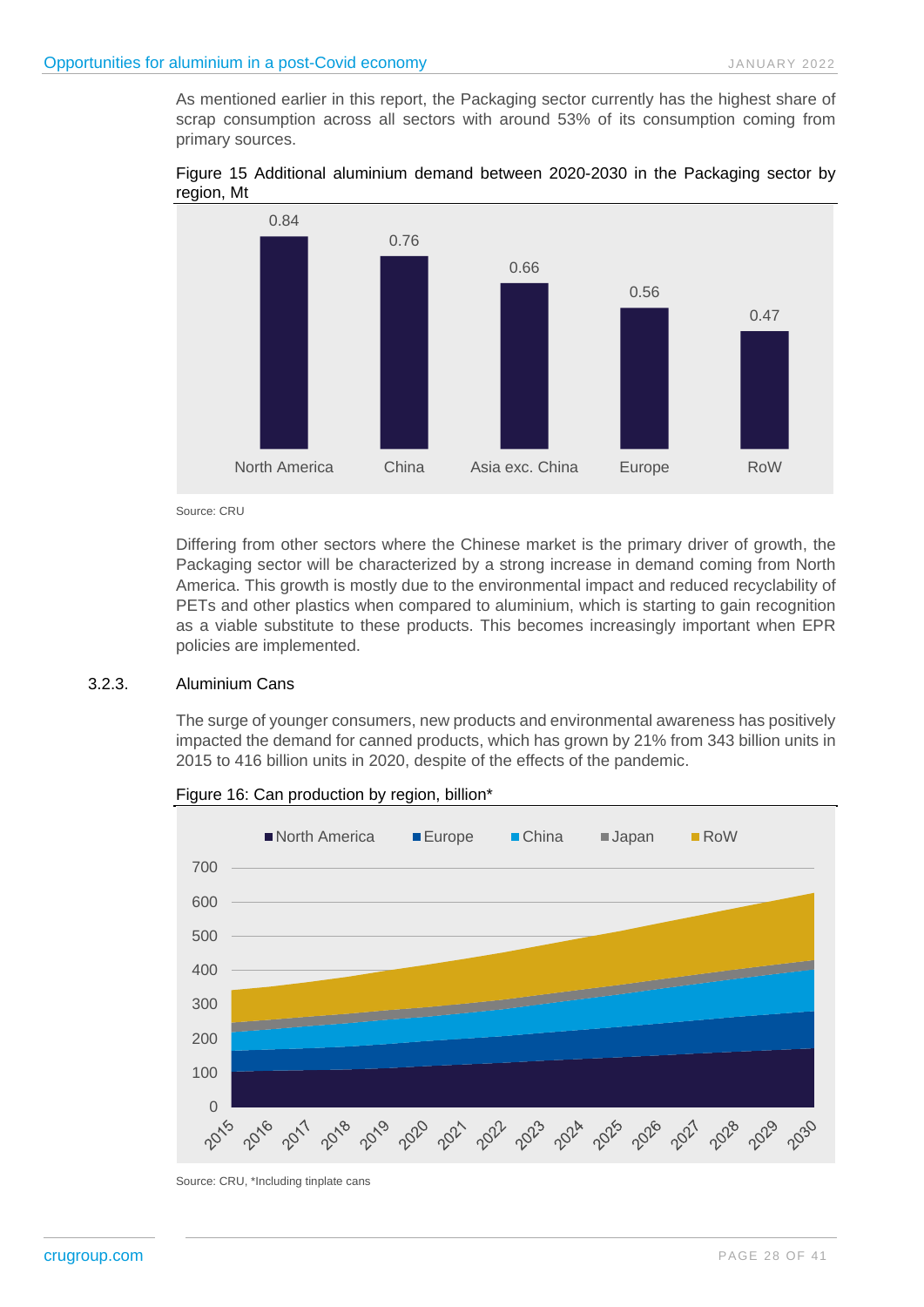Can production is expected to grow by 211 billion units in the following decade, reaching 627 billion in 2030. Around 66% of this growth will be coming from North America, China, and Europe combined.

The rise of new beverages like hard seltzers in the US, a higher demand for canned water in both the US and Canada and an increasing demand for canned beer in the region will drive demand growth in North America, which is expected to go from 120 billion cans produced in 2020 to 173 billion in 2030, accounting for ~25% of the world's demand growth.

China's growth in aluminium packaging consumption will be mostly driven by the shift to canned beers away from glass as the proportion of beer consumed in aluminium cans gets closer to the levels seen in developed countries, coupled with a moderate growth coming from soft drinks. PET substitution will not be as strong as in Western regions.

Tinplate cans represent around 30% of the total can production in China and, unlike Europe, there is no policies in place to increase the share of aluminium cans. Being the second biggest can market in the world, a transition to aluminium in this sector could represent an important opportunity in the future.

Chinese can production is expected to go from 71 billion units produced in 2020 to 122 billion units in 2030.

In Europe, cans have increased its market share compared to PET in both canned soft drinks and water, and canned beer continues to rise against glass while seltzers also increase their popularity. CRU forecasts an almost complete shift from tinplate to aluminium cans in the next 10 years, with producers such as Ball and Crown already completing this shift in France and Spain. European cans production is expected to grow by 17% in the next decade, going from 73 billion units produced in 2020 to 109 billion units in 2030.

Downgauging represents a possible risk to aluminium demand growth coming from canned beverages and, although this effect is expected to vary from region to region, it will decrease the intensity of aluminium used per can in the future.

#### 3.2.4. Recycling policies and aluminium packaging sustainability

Aluminium consumption in the Packaging sector is driven by consumer preference and the implementation of EPR & recycling policies. Although the implementation of these policies generally favours the demand for all metallic elements used for packaging, aluminium holds a special place in the public eye, as it is generally perceived as a "green" material due to its high recyclability and therefore, its high potential for carbon footprint reduction.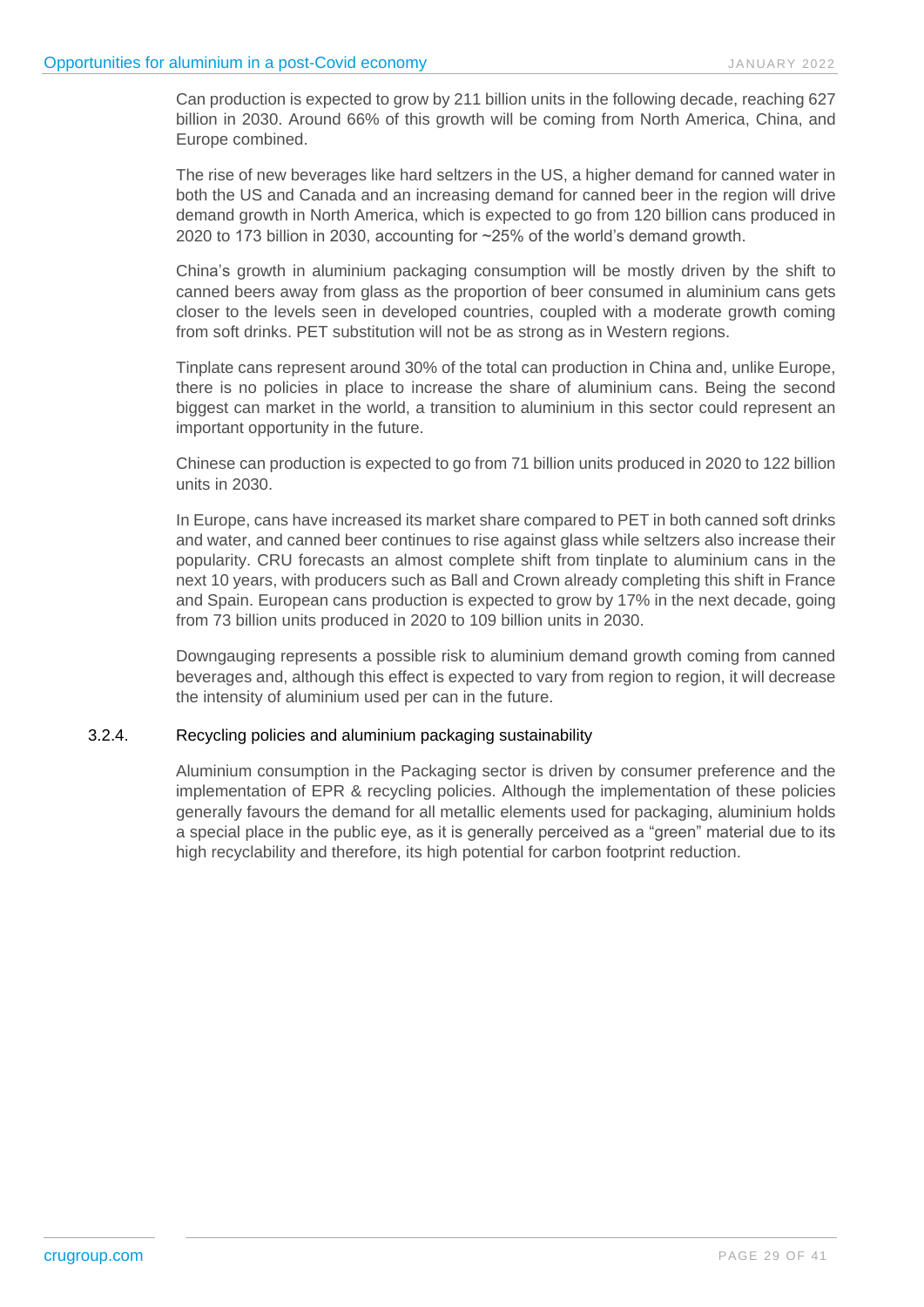

<span id="page-29-1"></span>Figure 17: Direct emissions from aluminium production – Primary vs Secondary, t  $CO<sub>2</sub>$ -e/t liquid aluminium

Source: CRU

This perception is key for the future of aluminium in packaging and most other client-facing aluminium products although it only holds true for secondary sources, as emissions coming from primary smelting are considerably higher. In order to protect aluminium's public perception, working on improving secondary aluminium availability via enhancing collection networks is important. Additionally, aluminium is one of the few materials used in packaging that generate larger economic margins when reprocessed, which makes it particularly appealing to recyclers.

#### **Europe**

Europe is the world's most advanced region in terms of waste recycling and, as a part of the European Green Deal, the EU has put forward plans in both Circular Economy and Waste Recycling. When it comes to waste recycling, Europe has introduced specific targets for packaging waste:

|                     | <b>Current targets (%)</b> | By 2025 (%) | By 2030 (%) |
|---------------------|----------------------------|-------------|-------------|
| All packaging       | 55                         | 65          | 70          |
| Plastic             | 25<br>50                   |             | 55          |
| Wood                | 15                         | 25          | 30          |
| Ferrous metals      | 50                         | 70          | 80          |
| <b>Aluminium</b>    | 50                         | 50          | 60          |
| Glass               | 60                         | 70          | 75          |
| Paper and cardboard | 60                         | 75          | 85          |

<span id="page-29-0"></span>Table 2: European commission packaging recycling targets.

Data: European Commission

Although recycling goals for aluminium are lower than the ones for glass and ferrous metals, the EU has already reached an average recycling rate of over 75% for aluminium cans and over 95% for countries like Germany, Belgium and Lithuania. Going forward, the EU, with a joint venture between EU Aluminium and Metal Packaging Europe, aims to achieve a 100% recycling rate for the beverage can industry by 2030, focusing on:

- Improving collection systems for aluminium cans.
- Enhancing sorting infrastructure.
- Addressing informal recyclers.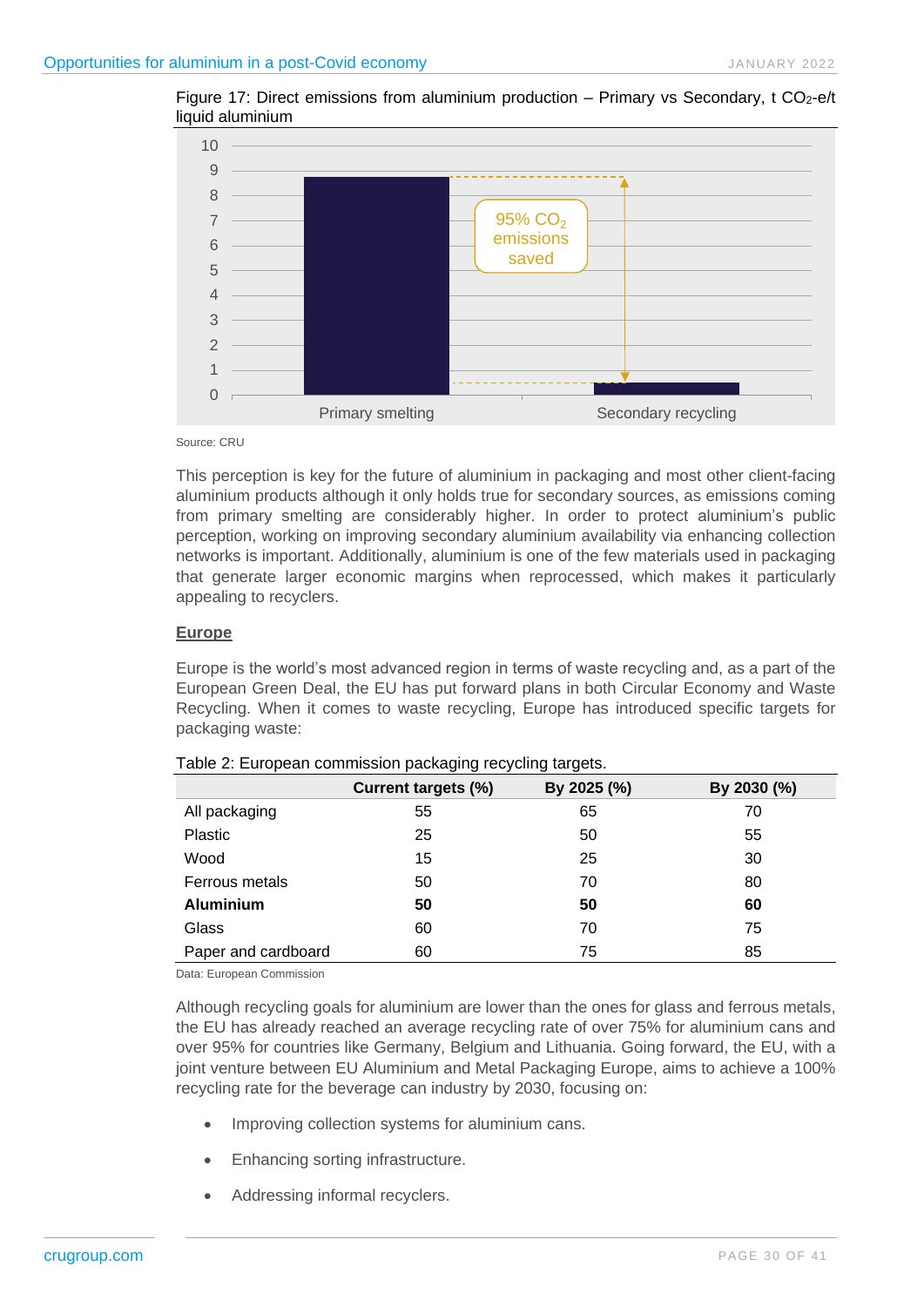• Informing and educating consumers.

At the same time, the European Soft Drinks Industry pledges that the EUs beverage packaging industry will be completely circular by the same year, which could put more pressure on PET bottles and potentially boost the preference for aluminium packaging.

#### **China**

Being the World's second largest municipal solid waste (MSW) producer after the US, China set to fight waste pollution in 2017 by aiming to reach a MSW recycling rate of 35% on its 46 major cities by 2020. In 2019, Shanghai passed a law to adopt mandatory waste classification. Most recently, China included circular economy policies within its 5-year plan, which aims to implement circular production, promote green manufacturing, and enhance resource utilization by 2025. These policies include:

- Producing 20 Mt of recycled non-ferrous metals.
- Banning the production of ultra-thin plastic bags in the country.
- Increase resource productivity by 20%.
- Reduce water and energy consumption per unit of GDP by 16 and 13.5%, respectively.
- Reach a utilization rate of 60% for both bulk solid waste and construction waste.
- Increasing the output value of the recycling industry to 5 trillion RMB or ~US\$773 billion.

To achieve these goals, China also plans on enhancing recycling infrastructure, boost innovation, improve recycling networks and standardizing recycling processes, among others.

#### **North America**

Last year in the US, the Environmental Protection Agency (EPA) established a new countrylevel target of a 50% recycling rate by 2030. This target represents a substantial increase from the country's current recycling rates of ~30%, which has remained relatively stable during the last two decades. To accomplish this, the EPA is currently working on the National Recycling Strategy, which focuses on the following main points:

- Reduce contamination in recycling by increasing public awareness and education.
- Make the recycling processing more efficient by improving equipment and curb-side recycling.
- Strengthen the economic markets for recycled materials. This means helping manufacturers to make products using recycled materials and boost consumer demand for these products.

On the other side of the border, Canada has had recycling policies in place for years. In 2014, the country established a goal of reducing all types of waste from 706 kg per person by 30% (490 kg per person) by 2030 and 50% (350 kg per person) by 2040. This propelled the adoption of various strategies to reduce waste and increase recycling, such as:

- Canada-wide Action Plan for Extended Producer Responsibility (2014)
- Canada-wide Action Plan on Zero Plastic Waste Phases 1 (2019) and 2 (2020).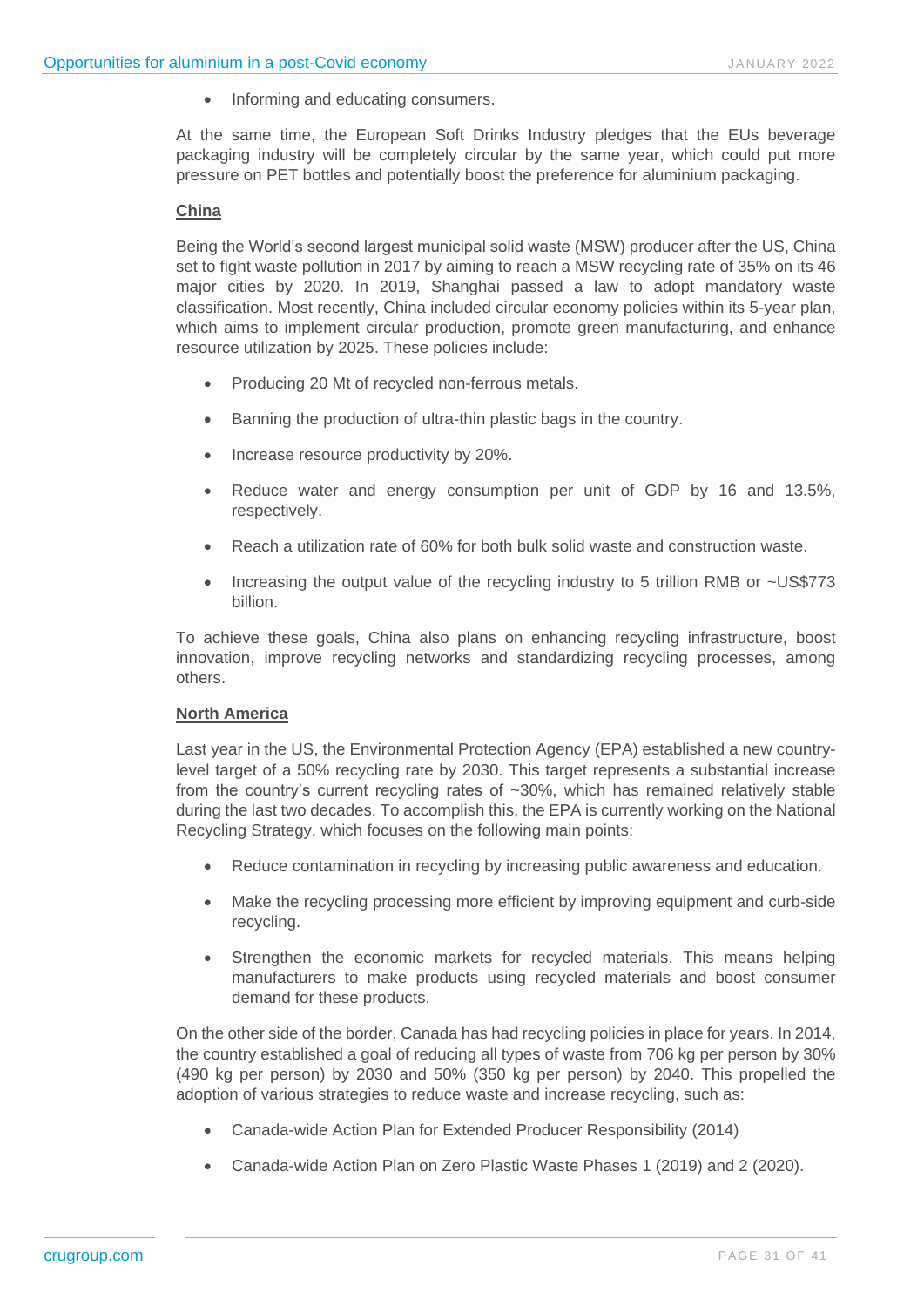### 3.3. Construction

#### 3.3.1. Key takeaways

- <span id="page-31-0"></span>• Aluminium demand from construction is expected to grow by 4.6 Mt in the coming decade, going from 21.2 Mt in 2020 to 25.8 Mt in 2030, with 20% of this growth coming from China, 15% from Europe and 12% from North America.
- Around 44% of the growth from the Construction sector will come from Asia ex. China. This is equivalent to 2.0 Mt of additional aluminium consumption, out of which 1.1 Mt will come from the Middle East and India combined.
- Although the construction sector has begun implementing building codes and rating systems promoting the use of low carbon footprint materials to certify green construction in the last few years, these are yet to have a measurable impact on aluminium consumption.

#### 3.3.2. Introduction

The construction sector is forecast to be the third fastest growing sector in the coming decade in terms of absolute aluminium consumption after Transportation and Electrical, growing by 4.6 Mt in the 2020-2030 period. Although this growth is expected to be mainly driven by economic and population growth, this section focuses on analysing how aluminium demand can be enhanced through the implementation of green policies and standards, and the decarbonization of the Construction sector.

#### 3.3.3. Green Buildings

The push for the reduction of carbon footprint in recent years has pressured governments to adopt strategies to ensure the use of low-carbon materials across industries and the construction sector is no exception. These strategies include new standards and tools, such as the implementation of Green Public Procurement (GPP), which gives governments the ability to set higher procurement standards for goods and services with a diminished or positive environmental impact. This becomes particularly relevant in the case of nonresidential construction, energy consuming products, vehicle manufacturing and others.

GPP adoption can become relevant as Public Procurement accounts for 12% of GDP in OECD countries on average, and up to 30% in developing countries. At this moment, almost all OECD countries have GPP strategies developed while 69% of them are currently measuring the success of these policies.

In some countries, GPP policies are mandatory and have proven successful in the Construction sector. Such has been the case in the Netherlands, where the effects of these policies have been permeating into the private sector. Another example is the implementation of "Buy Clean California" (2017) in the US, where state-funded building projects must consider the environmental impact potential of a list of construction materials during procurement. Aluminium has not yet been added in this list of materials, but there is the expectation that it will be added at some point by industry players.

Initiatives such as standards, building codes and rating systems also have the goal to reduce the impact of building construction on the environment, promoting the inclusion of sustainable practices at a design level. Voluntary standards and rating systems have been important contributors to the recent shift towards "green" construction practices, although the implementation of *mandatory* codes and standards appears to be imperative for an extensive adoption of these practices.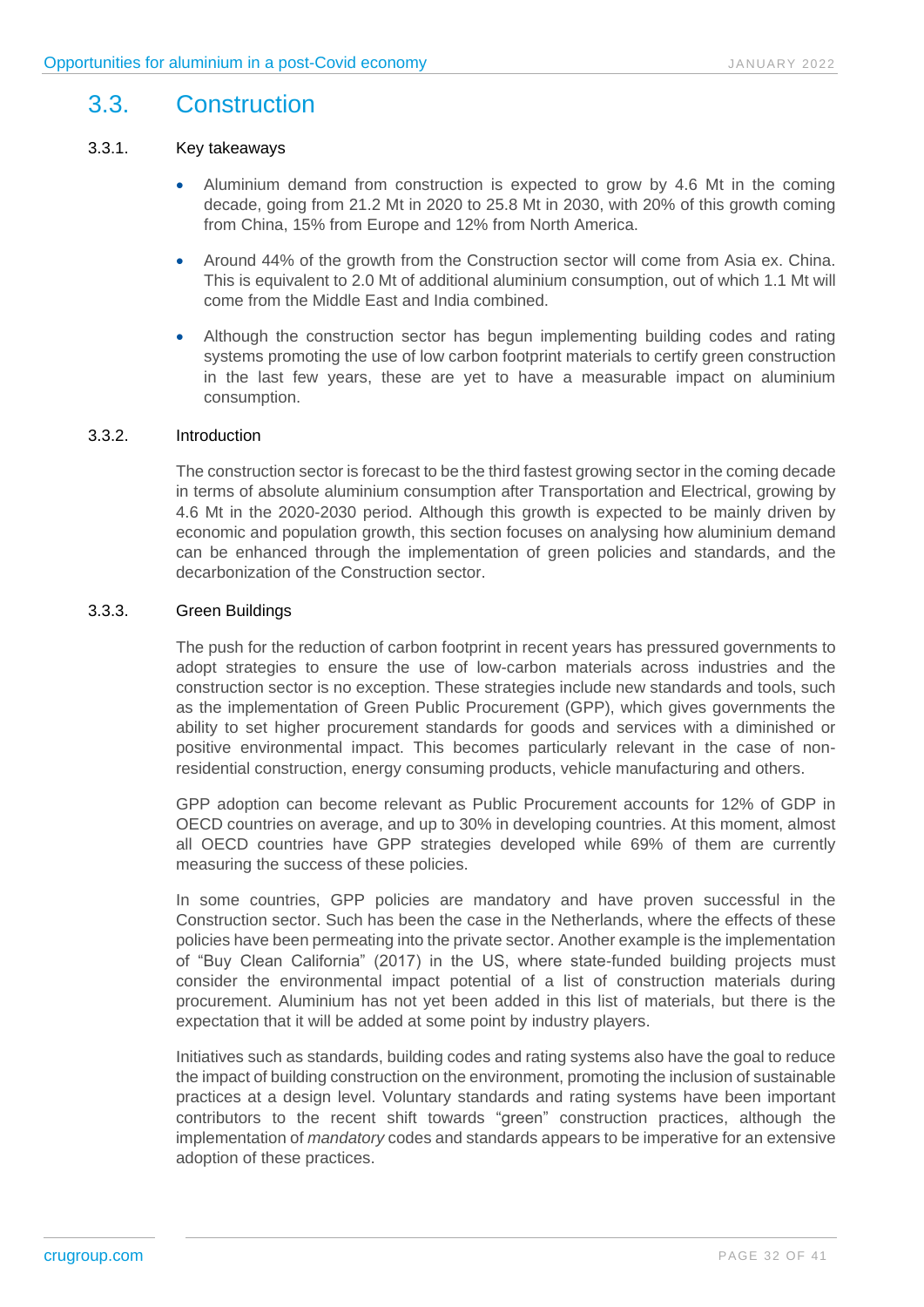|                   | <b>Standards</b>                                                                                                                                                                                                                                                                                                               | <b>Building Codes</b>                                                                                                                                                                                                                                                                                              | <b>Rating Systems</b>                                                                                                                                                                                                                                                                                                      |
|-------------------|--------------------------------------------------------------------------------------------------------------------------------------------------------------------------------------------------------------------------------------------------------------------------------------------------------------------------------|--------------------------------------------------------------------------------------------------------------------------------------------------------------------------------------------------------------------------------------------------------------------------------------------------------------------|----------------------------------------------------------------------------------------------------------------------------------------------------------------------------------------------------------------------------------------------------------------------------------------------------------------------------|
| Definition        | A standard is a set of<br>guidelines against which a<br>product can be judged. The<br>ISO defines a standard as a<br>"document, established by<br>consensus, approved by a<br>recognized body that<br>provides for common and<br>repeated use as rules,<br>guidelines, or characteristics<br>for activities or their results." | Green building codes offer<br>comprehensive pathways for<br>green construction from<br>cradle to grave. They can<br>either be prescriptive -<br>where materials, equipment<br>and design must meet<br>certain criteria or<br>performance based -<br>where buildings are<br>designed to achieve specific<br>results | Rating systems are a type of<br>building certification system<br>that rates or rewards relative<br>levels of compliance or<br>performance with specific<br>environmental goals and<br>requirements. They can<br>either be single attribute<br>(e.g., only focused on water<br>management) or multi<br>attribute across ESG |
| <b>Status</b>     | Not mandatory                                                                                                                                                                                                                                                                                                                  | Mandatory if adopted.                                                                                                                                                                                                                                                                                              | Not mandatory                                                                                                                                                                                                                                                                                                              |
| Green<br>examples | • ANSI/ASHRAE/IES<br>Standard 90.1 Energy<br><b>Standard for Buildings</b><br><b>Except Low-Rise Residential</b><br><b>Buildings</b><br>• NSI/ASHRAE/USGBC/IES<br>Standard 189.1, Standard for<br>the Design of High-<br>Performance Green<br>Buildings except Low-Rise<br><b>Residential Buildings</b>                        | • International Green<br>Construction Code (IgCC)<br>• ICC 700 National Green<br><b>Building Standard (NGBS)</b><br>• California Green Building<br>Standards Code (CALGreen<br>Code)                                                                                                                               | • Building Research<br>Establishment<br><b>Environmental Assessment</b><br>Method (BREEAM)<br>• Leadership in Energy and<br><b>Environmental Design</b><br>(LEED)<br>• Green Globes                                                                                                                                        |

<span id="page-32-0"></span>

| Table 3: Description and examples of standards, building codes and rating systems for green |  |
|---------------------------------------------------------------------------------------------|--|
| buildings.                                                                                  |  |

Source: CRU

Some of the results of these initiatives and their possible impact on aluminium demand are listed below:

- **Building codes:**
	- $\circ$  Originally released in 2010, the IgCC building code was intended to replace traditional building codes. The uptake of the IgCC failed in the US, as it was adopted by only 5 states as mandatory policy.
	- $\circ$  Concerns over the content of the regulations being too stringent and lacking in variation for different purposes are the key to lack of uptake.
	- o A respected mandatory green building code, if fit for purpose, could increase the uptake of green building practices significantly.
	- o Unlike steel, concrete and lumber, aluminium is not typically used as a structural material in building construction, and it is not usually seen as userfriendly as other more standard building materials by architects and engineers. Most building codes default to the use of non-aluminium building materials, even for architectural and ornamental applications where aluminium has distinct advantages, unless an aluminium component is specified in the construction drawings.
	- o There is a risk that even if industry-wide sustainability efforts in construction are realised, they might not be designed with aluminium in mind. Aluminiumrelated trade associations will need to collaborate effectively with building code standard setting organizations (SSOs) and other relevant stakeholders to ensure aluminium benefits from any future developments in building codes or design best practices.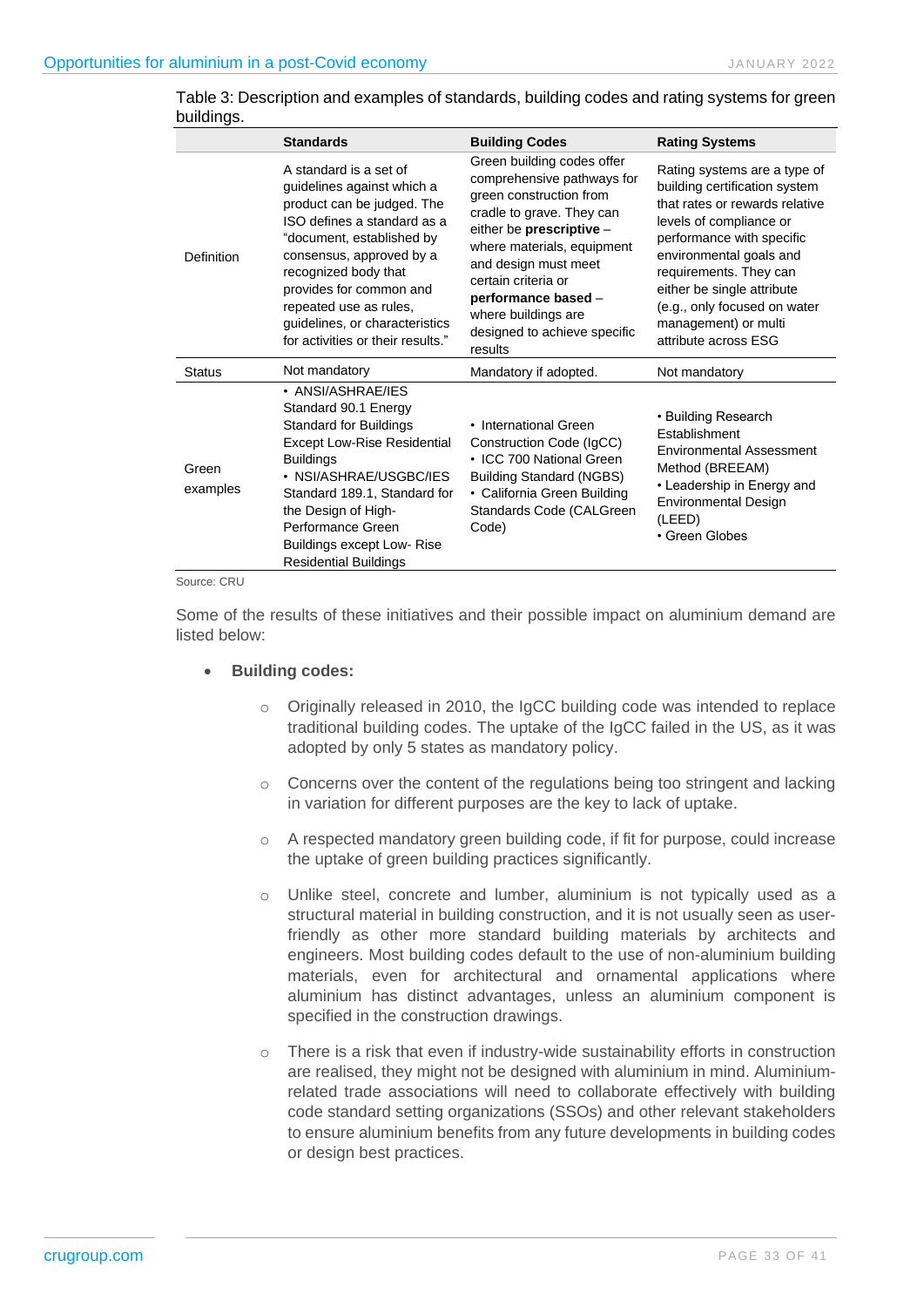#### • **Rating systems:**

- o LEED is a voluntary rating system and despite apparent successes, it is not going to singlehandedly transform the Construction sector.
- $\circ$  The weight of material choice in the LEED system is quite small. Considering a total score of 100 and taking into consideration that relatively small measures such as adding a bike rack to a building translates into 1 point:
	- 'Sourcing of raw materials' including recycled content, recyclability and whether suppliers participate in an EPR program only contributes 1-2 points to the total LEED score.
	- 'Environmental Product Declarations' i.e., verification of positive life cycle impacts (including embodied carbon) of raw materials selected, also only receives 2 points.
	- 'Material ingredients' also only receives 2 points. In context, building a bike rack receives 1 point.
- o Increasing the weight given to material choice could benefit the uptake of low carbon aluminium. Alternatively, setting stricter LCA limits on embodied carbon, recycled content and overall recyclability of raw materials selected (currently only 50% of non-structural materials are needed to be recyclable, for example) would also benefit the use of low-carbon aluminium.
- o However, such changes may not necessarily be favourable for aluminium building material suppliers, as contractors can easily choose steel – a competing material that also has high recycled content – in an effort to reduce higher project costs associated with meeting these new standards.

<span id="page-33-0"></span>Notably, the clauses described above only apply to commercial interiors, hospitality, and retail buildings. There are no similar standards for residential constructions.

# 3.4. Electrical

#### 3.4.1. Key takeaways

- The Electrical sector will be the second fastest growing sector after Transportation in terms of absolute aluminium demand. It is expected to grow by 5.2 Mt in the following decade, going from 10.4 Mt in 2020 to 15.6 Mt in 2030.
- Around 47% of this growth will come from China, 9% from Europe and 5% from North America. Asia ex. China will play a significant role in this sector's growth, with a growth of around 1.1 Mt of aluminium consumption coming exclusively from India.
- In 2020, ~90% of aluminium demand from the Electrical sector was satisfied with material from primary sources.
- Aluminium demand coming from the Electrical sector will be mainly driven by the implementation of CO<sub>2</sub> emissions reduction policies and therefore, the widespread adoption of renewable energies which, being substantially more aluminium intensive than traditional sources, will directly increase aluminium consumption in this sector. The adoption of renewable energies brings with it a need for an expansion of the power grid for both transmission and distribution projects.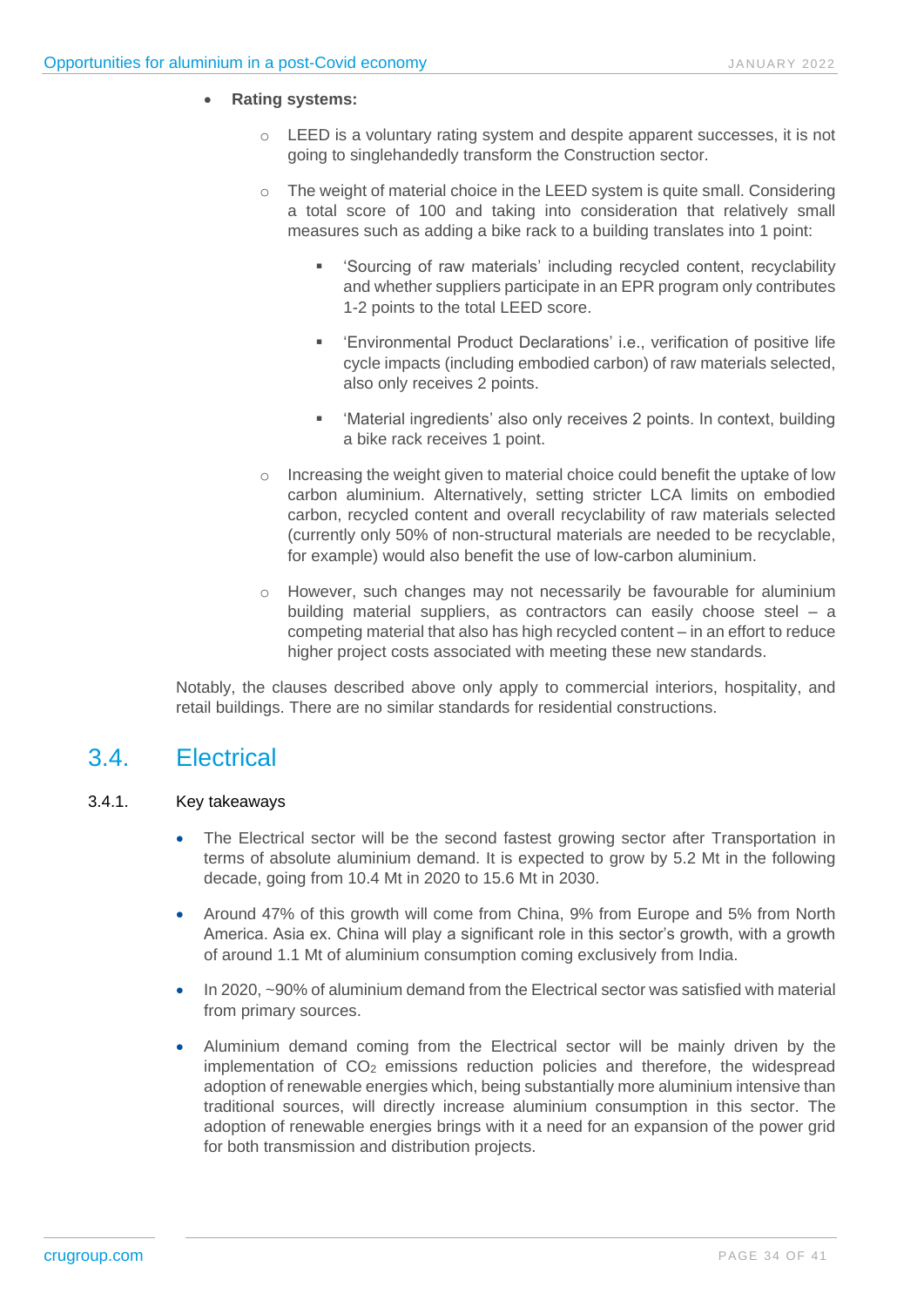#### 3.4.2. Introduction

Aluminium consumption from the Electrical sector will reach 15.6 Mt in 2030, growing by 5.2 Mt from the 10.4 Mt consumed in 2020. As of 2020, more than 90% of the demand from this sector corresponds to primary aluminium.

According to CRU's forecast, around 70% of the sector's growth in the coming decade is expected to come from the implementation of renewable energies and the resulting expansion of the power transmission and distribution capacity. As such, this section focuses on describing the different drivers for the growth of the renewables market and the possible routes to increase the use of aluminium in this industry.

#### 3.4.3. Renewable energies and power grid

The adoption of renewable energies is deeply intertwined with GHG emissions and global temperature reduction goals. Although the general consensus is that these goals should aim towards limiting global warming to below 2°C, commitments in individual regions can differ significantly:

|                       | ີ                                                                                                                             |  |  |
|-----------------------|-------------------------------------------------------------------------------------------------------------------------------|--|--|
| <b>Country/Region</b> | 2030 unconditional emissions reduction targets                                                                                |  |  |
| Canada                | $40 - 45\%$ below 2005 by 2030.<br>(July 2021)                                                                                |  |  |
| <b>United States</b>  | 50 - 52% below 2005 by 2030.<br>(Apr. 2021)                                                                                   |  |  |
| European Union        | At least 55% below 1990 in 2030.<br>(As of 2021, previously 40%).                                                             |  |  |
| China                 | Peak CO <sub>2</sub> emissions latest 2030<br>Non-fossil share: 25% by 2030<br>Carbon intensity of GDP: -60% to -65% vs 2005. |  |  |

<span id="page-34-0"></span>Table 4: Emission reduction targets by region

A steady ratcheting up of both the scale of ambition and the intensity of carbon policy is anticipated across all major regions. This is expected to speed up the pace for renewable energy adoption at an unprecedent pace.

<span id="page-34-1"></span>Figure 18: World's installed renewables capacity by scenario 2015 – 2030, GW



Source: IRENA

The International Renewable Energy Agency (IRENA) has created different renewable energy adoption scenarios: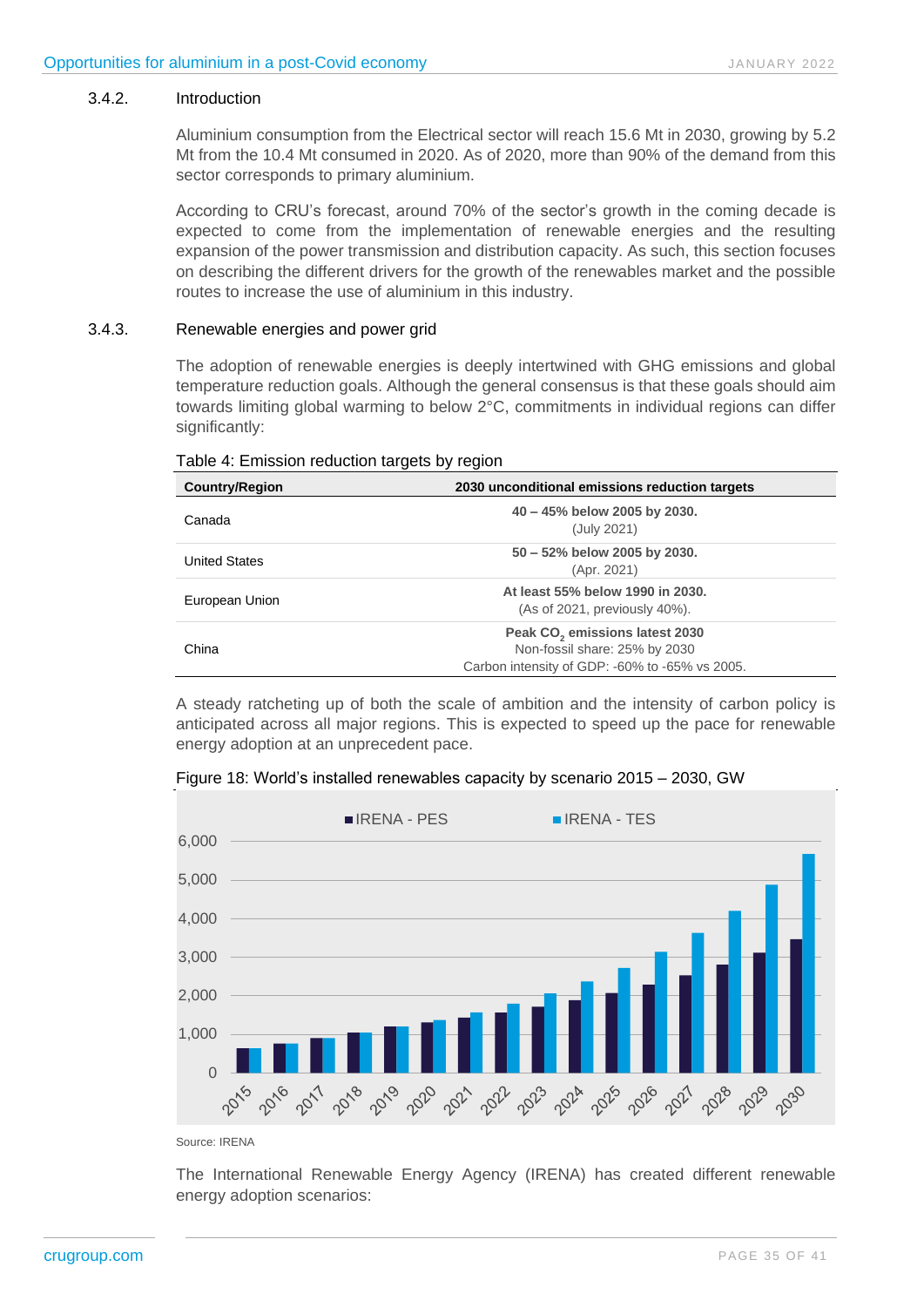- The Transforming Energy Scenario (TES): this scenario describes the required efforts that the energy sector needs to make regarding renewable energies installed capacity in order to cut carbon emissions by 70% in 2050 and keep the earth's temperature rise below 2°C, aiming at 1.5°C within this century. This scenario forecasts a renewable's installed capacity of ~5,700 GW by 2030, more than 3 times the ~1,500 GW installed by 2020.
- Planned Energy Scenario (PES): this scenario describes the planned targets as of 2019, which would likely result in a global temperature increase of 2.5°C during the second half of this century. The PES forecasts an increase of ~1,900 GW of renewables installed capacity in the next 10 years, with total installed capacity reaching ~3,400 GW in 2030. Although these numbers do not reflect updated GHG emissions targets presented in Table 4, this scenario is a good representation of the minimum renewables capacity to be installed in the following decade.



<span id="page-35-0"></span>Figure 19: Aluminium intensity of different energy sources, t/MW

#### Source: CRU

Due to renewable energies – and solar in particular – being much less energy dense than traditional sources and aluminium being cheaper than copper, the widespread implementation of these technologies is expected to drive aluminium demand coming from the Electrical sector in the following decade. According to CRU's renewables model and IRENA's forecast, aluminium demand coming from renewable energies could reach between 3.4 Mt (PES) and 7.0 Mt (TES) by 2030.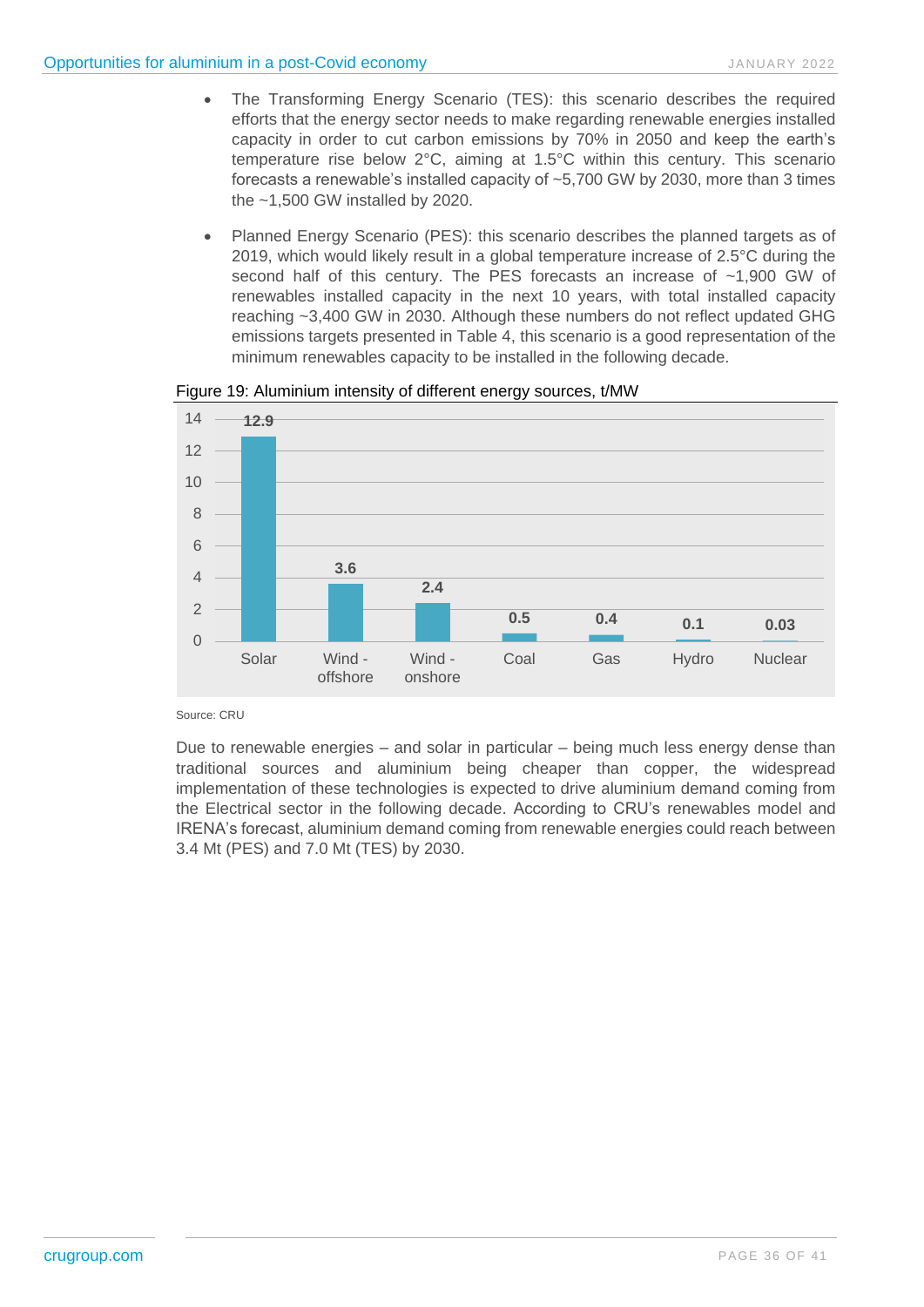<span id="page-36-0"></span>



Source: IRENA, CRU

Although this range is wide, CRU expects aluminium demand from the renewables sector to reach around 4.7 Mt by 2030, with the implication that new emissions targets and policies that set us closer to IRENA's TES scenario could represent a substantial upside from CRU's current forecast.

Under both scenarios it is expected that China, Europe and the US combined will represent over 70% of the World's total renewables installed capacity by 2030, with China alone being close to constituting half of it in the same year.

#### **China**

China's goals to reduce GHG emissions has led the country to become the World's leader in terms of total renewables installed capacity, surpassing Europe in the last decade. Looking ahead, the country's ambition to peak its emissions in 2030 by doubling its current wind and solar power capacity, combined with its target to be carbon neutral by 2060 and several other measures implemented by the government are expected to keep this trend going.

- The Chinese government, through the National Energy Administration, ordered the addition of 90 GW of wind and solar capacity to the grid during this year, as a way to ensure that wind and solar plants are able to sell all their electricity to the market.
- Chinese cities' (like Foshan, Wuxi and Rizhao, for example) local governments are, in some cases, integrated with local manufacturing solar photovoltaic panels. This integration is fuelled by policies that promote innovative solutions, shortening supply chains and lowering costs.
- China benefits from the collaboration of cities and provincial governments in the promotion of green policies. For example, the city of Suzhou has issued individual policies to ban heavy polluting fuels and setting renewable energy targets which can be highly replicable in other cities and towns.

For aluminium, the fast growth of the renewables industry in China presents a big opportunity in terms of power transmission, since installations in the country tend to be far away from populated areas and overhead lines are made of aluminium. At the same time, distribution lines need to be expanded for the rapid adoption of renewables and, although these are primarily made of copper – which is still preferred by the Chinese State Power Grid Corporation –, aluminium has proven to be a viable option for this application in places like the UAE and Saudi Arabia.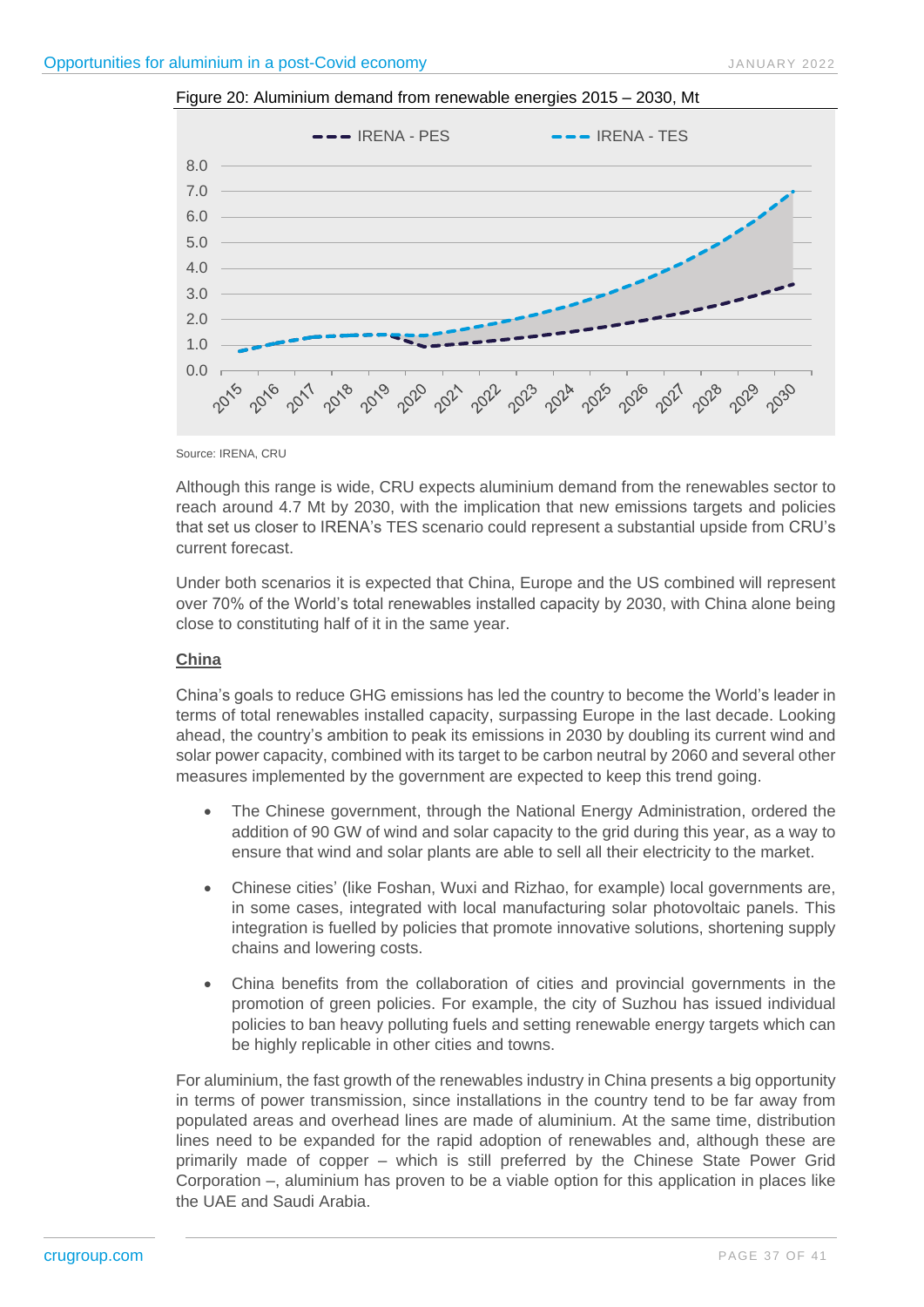#### **Europe**

As of today, the European Union has set the World's most ambitious target for GHG emissions reduction, aiming at 55% below 1990 levels at a minimum by 2030, and to become carbon neutral by 2050. This is expected to be achieved implementing a set of policies called "Fit for 55" package, which include the following initiatives (among others):

- A 40% target for renewable energy production by 2030.
- Increasing the funding for the transition to a low-carbon economy. The EU plans to increase its budget share destined to fight climate change from 20% in the 2014 – 2020 period to 30% during the 2021 – 2027 period.
- Setting more ambitious energy efficiency targets for each member at EU level. This includes the renovation of 3% of the public sector's buildings each year in order to drive renovation and reduce energy use.
- A Carbon Border Adjustment Mechanism which will add a "carbon tax" on imports in order to prevent carbon leakage and encourage other countries to adopt similar emissions reduction policies.

Although Europe is not expected to experience an explosive growth of renewables capacity like China, the power grid's expansion also presents a relevant opportunity for aluminium as countries such as Switzerland have started replacing copper energy networks for aluminium due to the latter being considerably cheaper. However, in many cases, companies are reluctant to use aluminium, not because it is worst at energy transmission, but because most countries are accustomed to copper, and standards, which usually vary from country to country, are hard to change.

#### **North America**

North America is forecasted to be one of the fastest growing regions in relative terms from its comparatively low renewables installed capacity 2020 base. Recent announcements from the US and Canadian governments setting ambitious emissions reduction goals going to 2030 are expected to drive the growth of the industry in the region:

- In **The US**, President Joe Biden submitted the New Nationally Determined Contribution (NDC), where the US sets to reduce its GHG emissions by 50 – 52% below 2005 levels by 2030. To achieve this, the plan includes:
	- o Reaching a share of electricity generated by non-carbon-emitting sources of 75% by 2030. This will rely on the expansion of wind and solar capacity, reduction of coal plants and preserving hydro and nuclear capacity.
	- $\circ$  Reducing emissions coming from the building sector and fossil fuels used directly for heating and cooking. The US aims to reduce total energy used by new buildings by 30% in 2030.
	- o Expanding electric transmission infrastructure capacity by 40% by 2030. This, in order to achieve a better distribution of clean energy and enable charging infrastructure for EVs.
- This year, **Canada** confirmed its new GHG emissions reduction goals of 40 45% below 2005 levels by 2030. Canada presented "Canada's Strengthened Climate Plant" which describes the pathway to reach the countries goals:
	- o Investment of \$964 million in new renewable energy and power grid projects.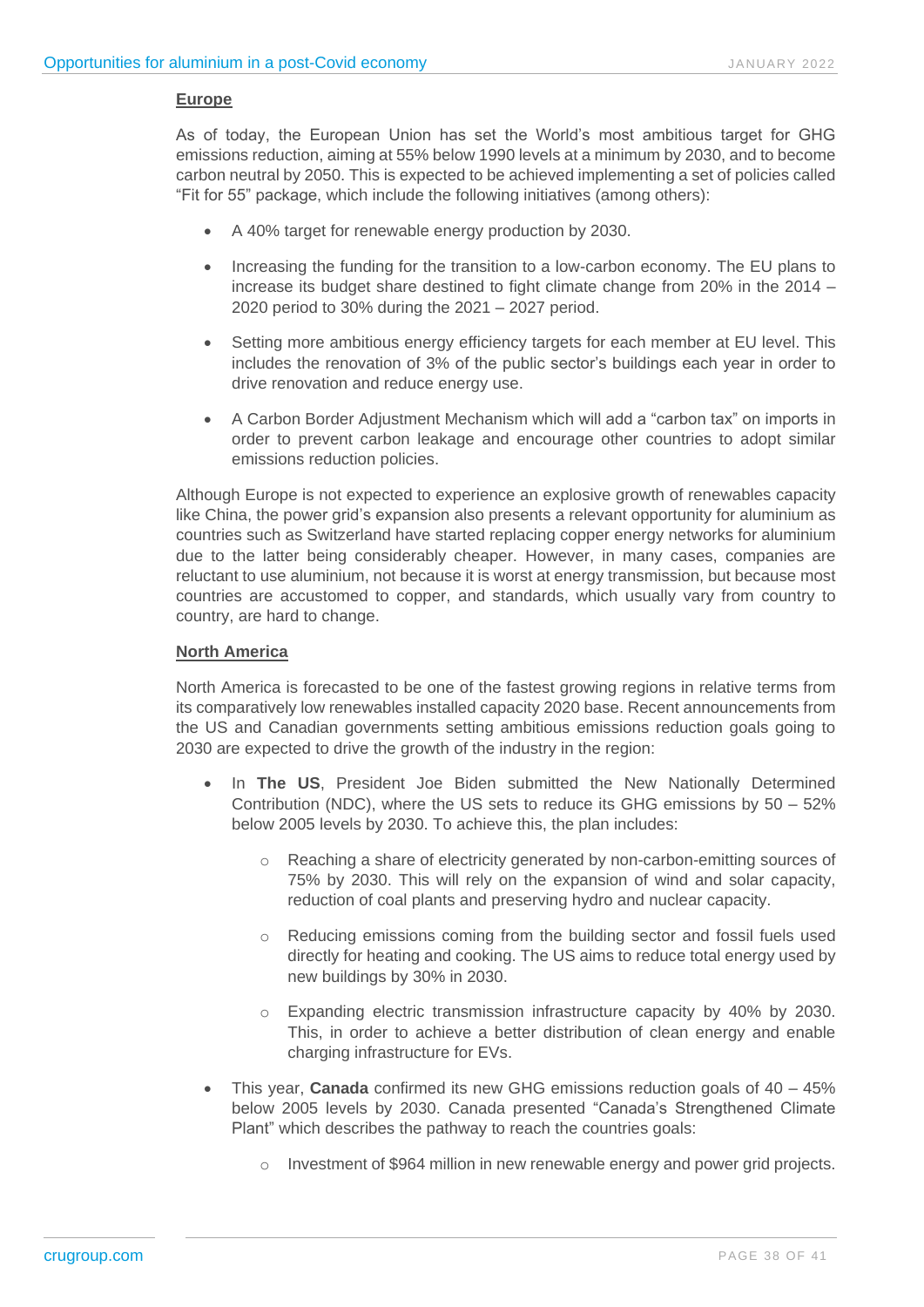- o Commitments to deliver clean energy to rural, remote, northern and Indigenous communities currently relying on diesel.
- o Work with partners to build and efficient battery and critical mineral supply chain to reinforce the clean energy transition.

Similarly to China and Europe, the growth of renewable energy installations and the need for new charging stations for EVs in North America will bring an inevitable expansion of power transmission and distribution lines which, as mentioned before, represents an important opportunity for aluminium. This is especially true in the US, where new projects tend to be more cost sensitive.